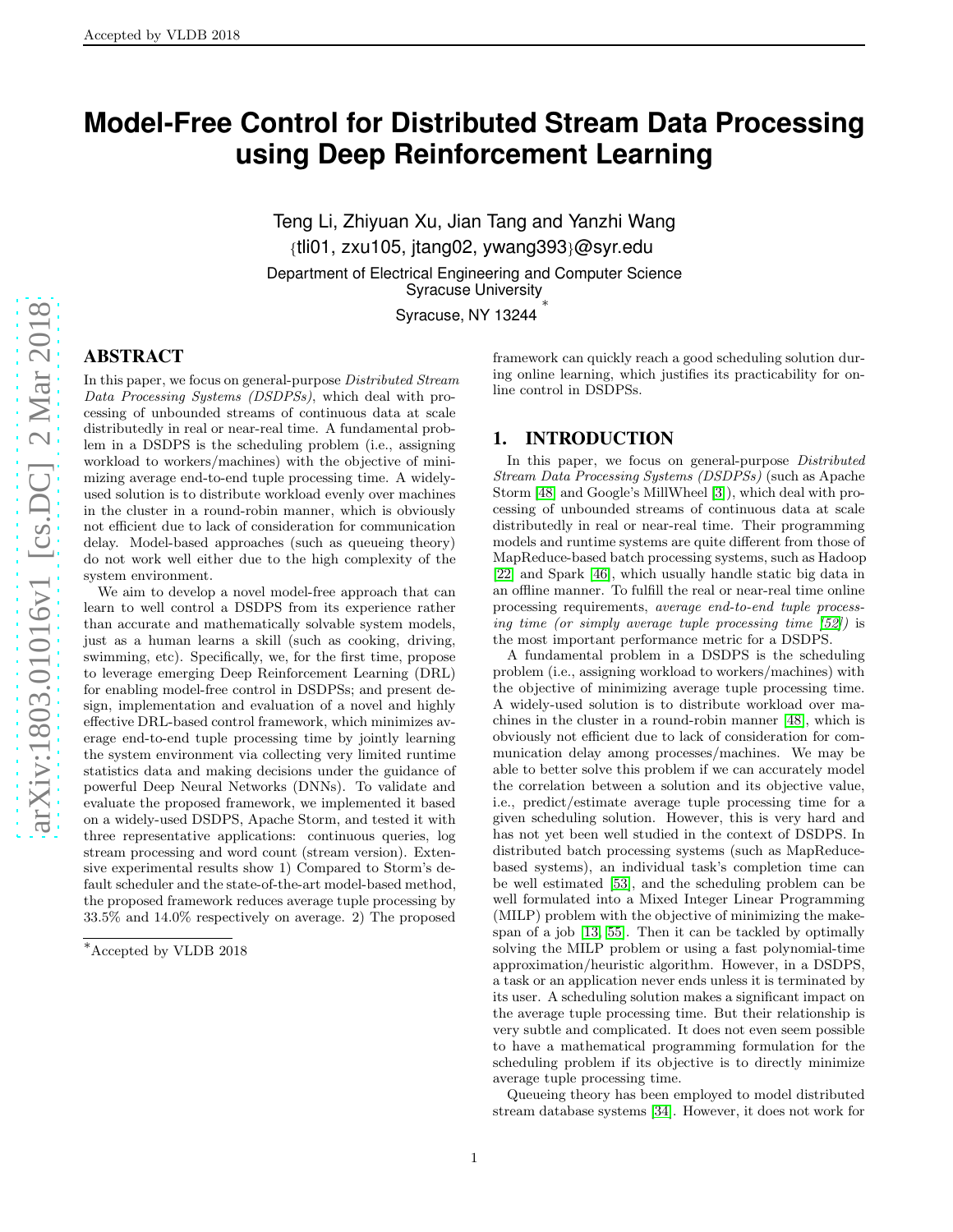DSDPSs due to the following reasons: 1) The queueing theory can only provide accurate estimations for queueing delay under a few strong assumptions (e.g, tuple arrivals follow a Poisson distribution, etc), which, however, may not hold in a complex DSDPS. 2) In the queueing theory, many problems in a queueing network (rather than a single queue) remain open problems, while a DSDPS represents a fairly complicated multi-point to multi-point queueing network where tuples from a queue may be distributed to multiple downstream queues, and a queue may receive tuples from multiple different upstream queues. In addition, a model-based scheduling framework has been proposed in a very recent work [\[25\]](#page-12-5), which employs a model to estimate (end-to-end) tuple processing time by combing delay at each component (including processing time at each Processing Unit (PU) and communication delay between two PUs) predicted by a supervised learning method, Support Vector Regression (SVR) [\[14\]](#page-12-6). However, this model-based approach suffers from two problems: 1) In a very complicated distributed computing environment such as a DSDPS, (end-to-end) tuple processing time (i.e., end-to-end delay) may be caused by many factors, which are not fully captured by the proposed model. 2) Prediction for each individual component may not be accurate. 3) A large amount of high-dimensional statistics data need to be collected to build and update the model, which leads to high overhead.

Hence, we aim to develop a novel model-free approach that can learn to well control a DSDPS from its experience rather than accurate and mathematically solvable system models, just as a human learns a skill (such as cooking, driving, swimming, etc). Recent breakthrough of Deep Reinforcement Learning (DRL) [\[33\]](#page-12-7) provides a promising technique for enabling effective model-free control. DRL [\[33\]](#page-12-7) (originally developed by a startup DeepMind) enables computers to learn to play games, including Atari 2600 video games and one of the most complicated games, Go (AlphaGo [\[45\]](#page-12-8)), and beat the best human players. Even though DRL has made tremendous successes on game-playing that usually has a limited action space (e.g., moving up/down/left/right), it has not yet been investigated how DRL can be leveraged for control problems in complex distributed computing systems, such as DSDPSs, which usually have sophisticated state and huge action spaces.

We believe DRL is especially promising for control in DS-DPSs because: 1) It has advantages over other dynamic system control techniques such as model-based predictive control in that the former is model-free and does not rely on accurate and mathematically solvable system models (such as queueing models), thereby enhancing the applicability in complex systems with randomized behaviors. 2) it is capable of handling a sophisticated state space (such as AlphaGo [\[45\]](#page-12-8)), which is more advantageous over traditional Reinforcement Learning (RL) [\[49\]](#page-13-3). 3) It is able to deal with time-variant environments such as varying system states and user demands. However, direct application of the basic DRL technique, such as Deep Q Network (DQN) based DRL proposed in the pioneering work [\[33\]](#page-12-7), may not work well here since it is only capable of handling control problems with a limited action space but the control problems (such as scheduling) in a DSDPS usually have a sophisticated state space, and a huge action (worker threads, worker processes, virtual/physical machines, and their combinations) space (See Section [3.2](#page-3-0) for greater details). Moreover, the existing DRL methods [\[33\]](#page-12-7) usually need to collect big data (e.g., lots of images for the game-playing applications) for learning, which are additional overhead and burden for an online system. Our goal is to develop a method that only needs to collect very limited statistics data during runtime.

In this paper, we aim to develop a novel and highly effective DRL-based model-free control framework for a DSDPS to minimize average data processing time by jointly learning the system environment with very limited runtime statistics data and making scheduling decisions under the guidance of powerful Deep Neural Networks (DNNs). We summarize our contributions in the following:

- We show that direct application of DQN-based DRL to scheduling in DSDPSs does not work well.
- We are the first to present a highly effective and practical DRL-based model-free control framework for scheduling in DSDPSs.
- We show via extensive experiments with three representative Stream Data Processing (SDP) applications that the proposed framework outperforms the current practice and the state-of-the-art.

To the best of our knowledge, we are the first to leverage DRL for enabling model-free control in DSDPSs. We aim to promote a simple and practical model-free approach based on emerging DRL, which, we believe, can be extended or modified to better control many other complex distributed computing systems.

The rest of the paper is organized as follows: We give a brief background introduction in Section [2.](#page-1-0) We then present design and implementation details of the proposed framework in Section [3.](#page-3-1) Experimental settings are described, and experimental results are presented and analyzed in Section [4.](#page-6-0) We discuss related work in Section [5](#page-10-0) and conclude the paper in Section [6.](#page-11-1)

# <span id="page-1-0"></span>2. BACKGROUND

In this section, we provide a brief background introduction to DSDPS, Storm and DRL.

## 2.1 Distributed Stream Data Processing System (DSDPS)

In a DSDPS, a stream is an unbounded sequence of tuples. A data source reads data from external source(s) and emits streams into the system. A Processing Unit (PU) consumes tuples from data sources or other PUs, and processes them using code provided by a user. After that, it can pass it to other PUs for further processing.

A DSDPS usually uses two levels of abstractions (logical and physical) to express parallelism. In the logical layer, an application is usually modeled as a directed graph, in which each vertex corresponds to a data source or a PU, and direct edges show how data tuples are routed among data sources/PUs. A task is an instance of a data source or PU, and each data source or PU can be executed as many parallel tasks on a cluster of machines. In the physical layer, a DSDPS usually includes a set of virtual or physical machines that actually process incoming data, and a master serving as the central control unit, which distributes user code around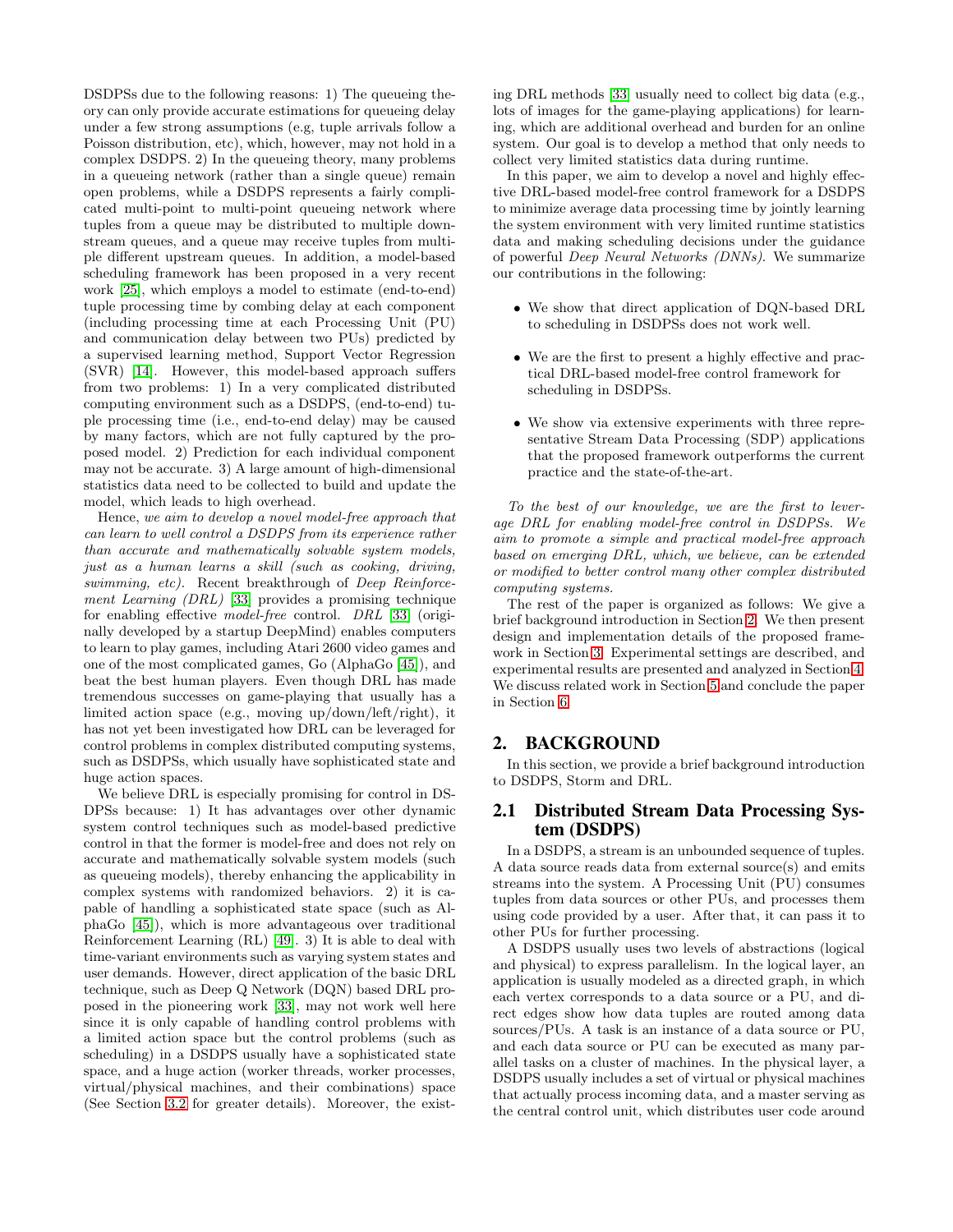the cluster, scheduling tasks, and monitoring them for failures. At runtime, an application graph is executed on multiple worker processes running on multiple (physical or virtual) machines. Each machine is usually configured to have multiple slots. The number of slots indicates the number of worker processes that can be run on this machine, and can be pre-configured by the cluster operator based on hardware constraints (such as the number of CPU cores). Each worker process occupies a slot, which uses one or multiple threads to actually process data tuples using user code. Normally, a task is mapped to a thread at runtime (even it does not have to be this way). Each machine also runs a daemon that listens for any work assigned to it by the master. In a DS-DPS, a scheduling solution specifies how to assign threads to processes and machines. Many DSDPSs include a default scheduler but allow it to be replaced by a custom scheduler. The default scheduler usually uses a simple scheduling solution, which assigns threads to pre-configured processes and then assigns those processes to machines both in a roundrobin manner. This solution leads to almost even distribution of workload over available machines in the cluster. In addition, a DSDPS usually supports several ways for grouping, which defines how to distribute tuples among tasks. Typical grouping policies include: fields grouping (based on a key), shuffle grouping (random), all grouping (one-to-all) and global grouping (all-to-one).

When the message ID of a tuple coming out of a spout successfully traverses the whole topology, a special acker is called to inform the originating data source that message processing is complete. The (end-to-end) tuple processing time is the duration between when the data source emits the tuple and when it has been acked (fully processed). Note that we are only interested in processing times of those tuples emitted by data sources since they reflect the total end-to-end processing delay over the whole application. To ensure fault tolerance, if a message ID is marked failure due to acknowledgment timeout, data processing will be recovered by replaying the corresponding data source tuple. The master monitors heartbeat signals from all worker processes periodically. It re-schedules them when it discovers a failure.

#### 2.2 Apache Storm

Since we implemented the proposed framework based on Apache Storm [\[48\]](#page-12-0), we briefly introduce it here. Apache Storm is an open-source and fault-tolerant DSDPS, which has an architecture and programming model very similar to what described above, and has been widely used by quite a few companies and institutes. In Storm, data source, PU, application graph, master, worker process and worker thread are called spout, bolt, topology, Nimbus, worker and executor, respectively. Storm uses ZooKeeper [\[54\]](#page-13-4) as a coordination service to maintain it's own mutable configuration (such as scheduling solution), naming, and distributed synchronization among machines. All configurations stored in ZooKeeper are organized in a tree structure. Nimbus (i.e., master) provides interfaces to fetch or update Storm's mutable configurations. A Storm topology contains a topology specific configuration, which is loaded before the topology starts and does not change during runtime.

#### <span id="page-2-0"></span>2.3 Deep Reinforcement Learning (DRL)

A DRL agent can be trained via both offline training and online deep Q-learning [\[33,](#page-12-7) [45\]](#page-12-8). It usually adopts a

DNN (known as DQN) to derive the correlation between each state-action pair (s, a) of the system under control and its value function  $Q(s, a)$ , which is the expected cumulative (with discounts) reward function when system starts at state s and follows action a (and certain policy thereafter).  $Q(\mathbf{s}, \mathbf{a})$  is given as:

$$
Q(\mathbf{s}, \mathbf{a}) = \mathbf{E} \Big[ \sum_{t=0}^{\infty} \lambda^k r_t(\mathbf{s}_t, \mathbf{a}_t) \Big| \mathbf{s}_0 = \mathbf{s}, \mathbf{a}_0 = \mathbf{a} \Big], \qquad (2.1)
$$

where  $r_t(\cdot)$  is the reward, and  $\lambda < 1$  is the discount factor.

The offline training needs to accumulate enough samples of value estimates and the corresponding state-action pair (s, a) for constructing a sufficiently accurate DNN using either a model-based (a mathematical model) procedure or actual measurement data (model-free) [\[33\]](#page-12-7). For example, in game-playing applications [\[33\]](#page-12-7), this procedure includes preprocessing game playing samples, and obtaining state transition samples and Q-value estimates (e.g., win/lose and/or the score achieved). The deep Q-learning is adopted for the online learning and dynamic control based on the offlinebuilt DNN. More specifically, at each decision epoch  $t$ , the system under control is at a state  $s_t$ . The DRL agent performs inference using the DNN to select action  $a_t$ , either the one with the highest Q-value estimate, or with a certain degree of randomness using the  $\epsilon$ -greedy policy [\[41\]](#page-12-9).

Using a neural network (or even a DNN) as a function approximator in RL is known to suffer from instability or even divergence. Hence, experience replay and target network were introduced in [\[33\]](#page-12-7) to improve stability. A DRL agent updates the DNN with a mini-batch from the experience replay buffer [\[33\]](#page-12-7), which stores state transition samples collected during training. Compared to using only immediately collected samples, uniformly sampling from the replay buffer allows the DRL agent to break the correlation between sequential generated samples, and learn from a more independently and identically distributed past experiences, which is required by most of training algorithms, such as Stochastic Gradient Descent (SGD). So the use of experience replay buffer can smooth out learning and avoid oscillations or divergence. Besides, a DRL agent uses a separate target network (with the same structure as the original DNN) to estimate target values for training the DNN. Its parameters are slowly updated every  $C > 1$  epochs and are held fixed between individual updates.

The DQN-based DRL only works for control problems with a low-dimensional discrete action space. Continuous control has often been tackled by the actor-critic-based policy gradient approach [\[44\]](#page-12-10). The traditional actor-critic approach can also be extended to use a DNN (such as DQN) to guide decision making [\[26\]](#page-12-11). A recent work [\[26\]](#page-12-11) from Deep-Mind introduced an actor-critic method, called Deep Deterministic Policy Gradient (DDPG), for continuous control. The basic idea is to maintain a parameterized actor function and a parameterized critic function. The critic function can be implemented using the above DQN, which returns Q value for a given state-action pair. The actor function can also be implemented using a DNN, which specifies the current policy by mapping a state to a specific action. Both the experience replay and target network introduced above can also be integrated to this approach to ensure stability.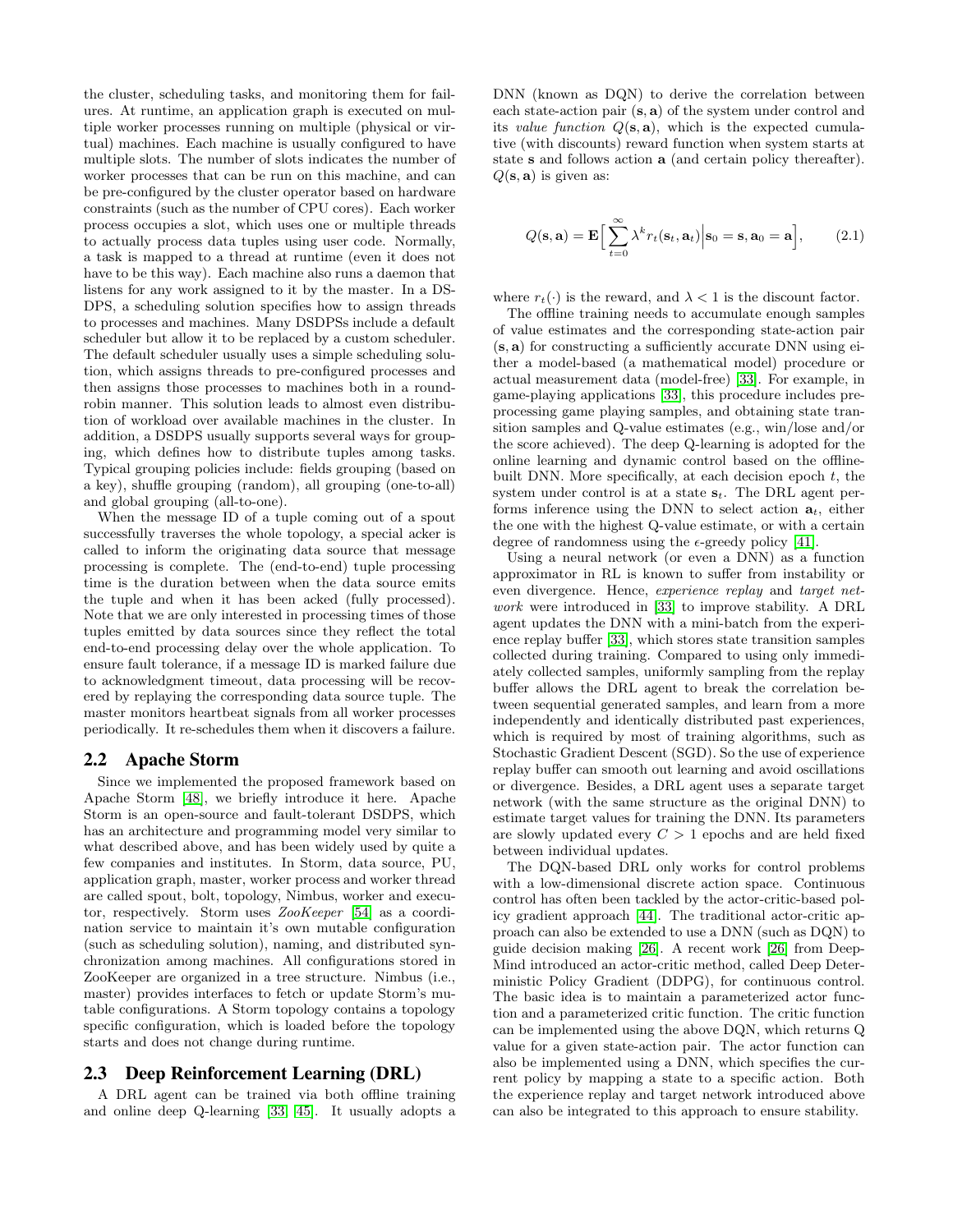# <span id="page-3-1"></span>3. DESIGN AND IMPLEMENTATION OF THE PROPOSED FRAMEWORK

In this section, we present the design and implementation details of the proposed framework.

## 3.1 Overview



#### <span id="page-3-2"></span>Figure 1: The architecture of the proposed DRLbased control framework

We illustrate the proposed framework in Figure [1,](#page-3-2) which can be viewed to have two parts: DSDPS and DRL-based Control. The architecture is fairly simple and clean, which consists of the following components:

- 1) DRL Agent (Section [3.2\)](#page-3-0): it is the core of the proposed framework, which takes the state as input, applies a DRL-based method to generating a scheduling solution, and pushes it to the custom scheduler.
- 2) Database: It stores transition samples including state, action and reward information for training (See Section [3.2](#page-3-0) for details).
- 3) Custom Scheduler: It deploys the generated scheduling solution on the DSDPS via the master.

Our design leads to the following desirable features:

1) Model-free Control: Our design employs a DRL-based method for control, which learns to control a DSDPS from runtime statistics data without relying on any mathematically solvable system model.

2) Highly Effective Control: The proposed DRL-based control is guided by DNNs, aiming to directly minimize average tuple processing time. Note that the current practise evenly distributes workload over machines; and some existing methods aim to achieve an indirect goal, (e.g., minimizing inter-machine traffic load [\[52\]](#page-13-0)), with the hope that it can lead to minimum average tuple processing time. These solutions are obviously less convincing and effective than the proposed approach.

3) Low Control Overhead: The proposed framework only needs to collect very limited statistics data, i.e., just the average tuple processing time, during runtime for offline training and online learning (see explanations in Section [3.2\)](#page-3-0), which leads to low control overhead.

4) Hot Swapping of Control Algorithms: The core component of the proposed framework, DRL agent, is external to the DSDPS, which ensures minimum modifications to the DSDPS, and more importantly, makes it possible to replace it or its algorithm at runtime without shutting down the DSDPS.

5) Transparent to DSDSP users: The proposed framework is completely transparent to DSDSP users, i.e., a user does not have to make any change to his/her code in order to run his/her application on the new DSDPS with the proposed framework.

We implemented the proposed framework based on Apache Storm [\[48\]](#page-12-0). In our implementation, the custom scheduler runs within Nimbus, which has access to various information regarding executors, supervisors and slots. A socket is implemented for communications between the custom scheduler and the DRL agent. When an action is generated by the DRL agent, it is translated to a Storm-recognizable scheduling solution and pushed to the custom scheduler. Upon receiving a scheduling solution, the custom scheduler first frees the executors that need to be re-assigned and then adds them to the slots of target machines. Note that during the deployment of a new scheduling solution, we try to make a minimal impact to the DSDPS by only re-assigning those executors whose assignments are different from before while keeping the rest untouched (instead of deploying the new scheduling solution from scratch by freeing all the executors first and assigning executors one by one as Storm normally does). In this way, we can reduce overhead and make the system to re-stabilize quickly. In addition, to make sure of accurate data collection, after a scheduling solution is applied, the proposed framework waits for a few minutes until the system re-stabilizes to collect the average tuple processing time and takes the average of 5 consecutive measurements with a 10-second interval.

#### <span id="page-3-0"></span>3.2 DRL-based Control

In this section, we present the proposed DRL-based control, which targets at minimizing the end-to-end average tuple processing time via scheduling.

Given a set of machines  $M$ , a set of processes  $P$ , and a set of threads  $N$ , a scheduling problem in a DSDPS is to assign each thread to a process of a machine, i.e., to find two mappings:  $\mathcal{N} \mapsto \mathcal{P}$  and  $\mathcal{P} \mapsto \mathcal{M}$ . It has been shown [\[52\]](#page-13-0) that assigning threads from an application (which usually exchange data quite often) to more than one processes on a machine introduces inter-process traffic, which leads to serious performance degradation. Hence, similar as in [\[52,](#page-13-0) [25\]](#page-12-5), our design ensures that on every machine, threads from the same application are assigned to only one process. Therefore the above two mappings can be merged into just one mapping:  $\mathcal{N} \mapsto \mathcal{M}$ , i.e., to assign each thread to a machine. Let a scheduling solution be  $\mathbf{X} = \langle x_{ij} \rangle, i \in \{1, \cdots, N\}, j \in$  $\{1, \dots, M\}$ , where  $x_{ij} = 1$  if thread i is assigned to machine  $j$ ; and  $N$  and  $M$  are the numbers of threads and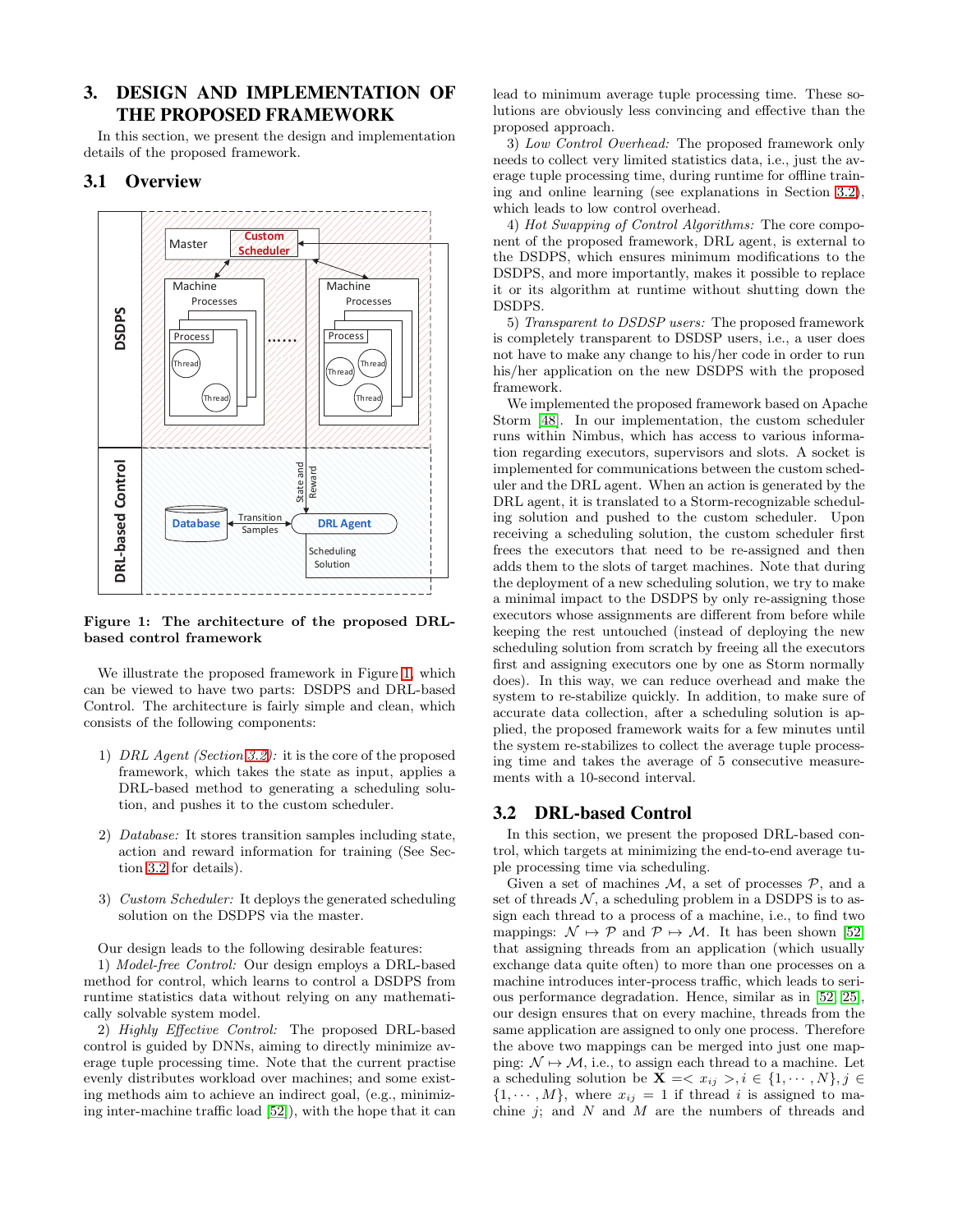machines respectively. Different scheduling solutions lead to different tuple processing and transfer delays at/between tasks at runtime thus different end-to-end tuple processing times [\[25\]](#page-12-5). We aim to find a scheduling solution that minimizes the average end-to-end tuple processing time.

We have described how DRL basically works in Section [2.3.](#page-2-0) Here, we discuss how to apply DRL to solving the above scheduling problem in a DSDPS. We first define the state space, action space and reward.

State Space: A state  $s = (X, w)$  consists of two parts: the scheduling solution  $X$ , i.e., the current assignment of executors, and the workload w, which includes the tuple arrival rate (i.e., the number of tuples per second) of each data source. The state space is denoted as  $S$ . Workload is included in the state to achieve better adaptivity and sensitivity to the incoming workload, which has been validated by our experimental results.

Action Space: An action is defined as  $\mathbf{a} = \langle a_{ij} \rangle, \forall i \in$  $\{1, ..., N\}, \forall j \in \{1, ..., M\}, \text{ where } \sum_{j=1}^{M} a_{ij} = 1, \forall i, \text{ and}$  $a_{ij} = 1$  means assigning thread i to machine j. The action space  $A$  is the space that contains all feasible actions. Note that the constraints  $\sum_{j=1}^{M} a_{ij} = 1, \forall i$  ensure that each thread i can only be assigned to a single machine, and the size of action space  $|\mathcal{A}| = M^N$ . Note that an action can be easily translated to its corresponding scheduling solution.

Reward: The reward is simply defined to be the negative average tuple processing time so that the objective of the DRL agent is to maximize the reward.

Note that the design of state space, action space and reward is critical to the success of a DRL method. In our case, the action space and reward are straightforward. However, there are many different ways for defining the state space because a DSDPS includes various runtime information (features) [\[25\]](#page-12-5), e.g., CPU/memory/network usages of machines, workload at each executor/process/ machine, average tuple processing delay at each executor/PU, tuple transfer delay between executors/PUs, etc. We, however, choose a simple and clean way in our design. We tried to add additional system runtime information into the state but found that it does not necessarily lead to performance improvement. Different scheduling solutions lead to different values for the above features and eventually different average end-to-end tuple processing times; and the tuple arrival rates reflect the incoming workload. These information turns out to be sufficient for representing runtime system state. We observed that based on our design, the proposed DNNs can well model the correlation between the state and the average end-to-end tuple processing time (reward) after training.

A straightforward way to apply DRL to solving the scheduling problem is to directly use the DQN-based method proposed in the pioneering work [\[33\]](#page-12-7). The DQN-based method uses a value iteration approach, in which the value function  $Q = Q(\mathbf{s}, \mathbf{a}; \boldsymbol{\theta})$  is a parameterized function (with parameters  $\theta$ ) that takes state **s** and the action space A as input and return Q value for each action  $a \in \mathcal{A}$ . Then we can use a greedy method to make an action selection:

$$
\pi_Q(\mathbf{s}) = \operatorname*{argmax}_{\mathbf{a} \in \mathcal{A}} Q(\mathbf{s}, \mathbf{a}; \boldsymbol{\theta})
$$
(3.1)

If we want to apply the DQN-based method here, we need to restrict the exponentially-large action space A described above to a polynomial-time searchable space. The most natural way to achieve this is to restrict each action to assigning only one thread to a machine. In this way, the size of the action space can be significantly reduced to  $|A| = N \times M$ , which obviously can be searched in polynomial time. Specifically, as mentioned above, in the offline training phase, we can collect enough samples of rewards and the corresponding state-action pairs for constructing a sufficiently accurate DQN, using a model-free method that deploys a randomlygenerated scheduling solution (state), and collect and record the corresponding average tuple processing time (reward). Then in the online learning phase, at each decision epoch t, the DRL agent obtains the estimated Q value from the DQN for each  $a_t$  with the input of current state  $s_t$ . Then  $\epsilon$ -greedy policy [\[41\]](#page-12-9) is applied to select the action  $a_t$  according to the current state  $s_t$ : with  $(1 - \epsilon)$  probability, the action with the highest estimated Q value is chosen, or an action is randomly selected with probability  $\epsilon$ . After observing immediate reward  $r_t$  and next state  $s_{t+1}$ , a state transition sample  $(\mathbf{s}_t, \mathbf{a}_t, r_t, \mathbf{s}_{t+1})$  is stored into the experience replay buffer. At every decision epoch, the DQN is updated with a mini-batch of collected samples in the experience replay buffer using SGD.

Although this DQN-based method can provide solutions to the scheduling problem and does achieve model-free control for DSDPSs, it faces the following issue. On one hand, as described above, its time complexity grows linearly with  $|\mathcal{A}|$ , which demands an action space with a very limited size. On the other hand, restricting the action space may result in limited exploration of the entire exponentially-large action space and thus suboptimal or even poor solutions to the scheduling problem, especially for the large cases. The experimental results in Section [4](#page-6-0) validate this claim.

#### <span id="page-4-1"></span>*3.2.1 The Actor-critic-based Method for Scheduling*

In this section, we present a method that can better explore the action space while keeping time complexity at a reasonable level.



<span id="page-4-0"></span>Figure 2: The actor-critic-based method

We leverage some advanced RL techniques, including actor-critic method [\[49,](#page-13-3) [6\]](#page-11-2) and the deterministic policy gradient [\[44\]](#page-12-10), for solving the scheduling problem. Note that since these techniques only provide general design frameworks, we still need to come up with a specific solution to our problem studied here. The basic idea of the proposed scheduling method is illustrated in Figure [2,](#page-4-0) which includes three major components: 1) an actor network that takes the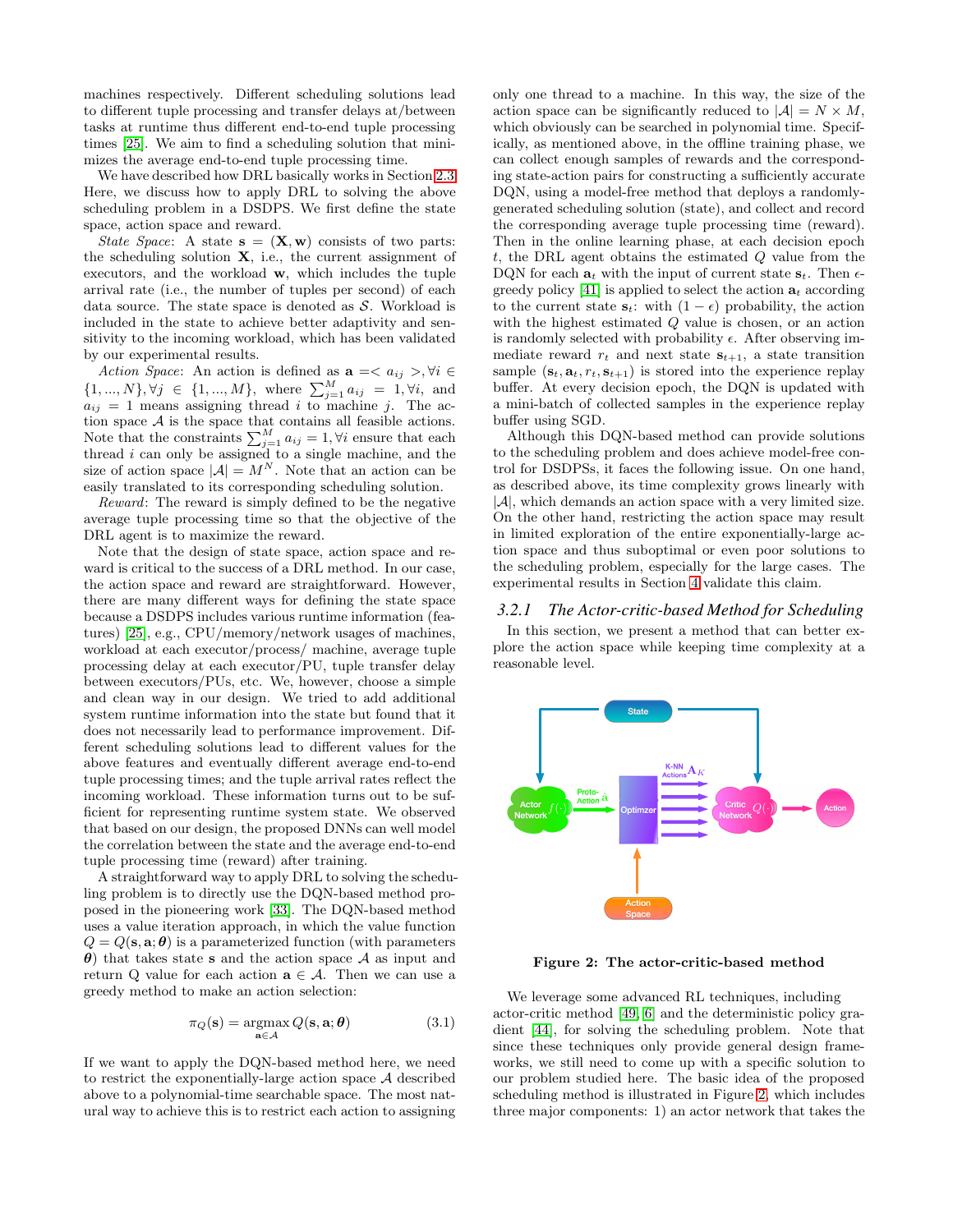state as input and returns a *proto-action*  $\hat{a}$ , 2) an optimizer that finds a set  $\mathbf{A}_K$  of K Nearest Neighbors (K-NN) of  $\hat{\mathbf{a}}$ in the action space, and 3) a critic network that takes the state and and  $\mathbf{A}_K$  as input and returns Q value for each action  $\mathbf{a} \in \mathbf{A}_K$ . Then an action with the highest Q value can be selected for execution. The basic design philosophy of this method is similar to that of a rounding algorithm, which finds a continuous solution by solving a relaxed version of the original integer (i.e., discrete) problem instance and then rounds the continuous solution to a "close" feasible integer solution that hopefully offers an objective value close to the optimal. Specifically, the actor network  $f(\mathbf{s}; \boldsymbol{\theta}^{\pi}) = \hat{\mathbf{a}}$ is a function parameterized by  $\boldsymbol{\theta}^{\boldsymbol{\pi}}$  and  $f : \mathcal{S} \mapsto \mathbb{R}^{M^N}$ .  $\hat{\mathbf{a}}$  is returned as a proto-action that takes continuous values so  $\hat{\mathbf{a}} \notin \mathcal{A}$ . In our design, we use a 2-layer fully-connected feedforward neural network to serve as the actor network, which includes 64 and 32 neurons in the first and second layer respectively and uses the hyperbolic tangent function  $tanh(\cdot)$ for activation. Note that we chose this activation function because our empirical testing showed it works better than the other commonly-used activation functions.

The hardest part is to find the K-NN of the proto-action, which has not been well discussed in related work before. Even though finding K-NN can easily be done in linear time, the input size is  $M^N$  here, which could be a huge number even in a small cluster. Hence, enumerating all actions in A and doing a linear search to find the K-NN may take an exponentially long time. We introduce an optimizer, which finds the K-NN by solving a series of Mixed-Integer Quadratic Programming (MIQP) problems presented in the following:

MIQP-NN:

$$
\min_{\mathbf{a}} : \|\mathbf{a} - \hat{\mathbf{a}}\|_{2}^{2}
$$
  
s.t.: 
$$
\sum_{j=1}^{M} a_{ij} = 1, \forall i \in \{1, \cdots, N\};
$$
  

$$
a_{ij} \in \{0, 1\}, \forall i \in \{1, \cdots, N\}, \forall j \in \{1, \cdots, M\}.
$$
 (3.2)

In this formulation, the objective is to find the action a that is the nearest neighbor of the proto-action  $\hat{a}$ . The constraints ensure that action **a** is a feasible action, i.e.,  $\mathbf{a} \in \mathcal{A}$ . To find the K-NN, the MIQP-NN problem needs to be iteratively solved  $K$  times. Each time, one of the KNN of the proto-action will be returned, the corresponding values  $\langle a_{ij} \rangle$  are fixed, then the MIQP-NN problem is updated and solved again to obtain the next nearest neighbor until all the K-NN are obtained. Note that this simple MIQP problem can usually be efficiently solved by a solver as long as the input size is not too large. In our tests, we found our MIQP-NN problem instances were all solved very quickly (within 10ms on a regular desktop) by the Gurobi Optimizer [\[19\]](#page-12-12). For very large cases, the MIQP-NN problem can be relaxed to a convex programming problem [\[11\]](#page-12-13) and a rounding algorithm can be used to obtain approximate solutions.

The set  $\mathbf{A}_K$  of K-NN actions are further passed to the critic network to select the action. The critic network  $Q(\mathbf{s}, \mathbf{a}; \theta^{\mathbf{Q}})$  is a function parameterized by  $\theta^{\mathbf{Q}}$ , which returns Q value for each action  $\mathbf{a} \in \mathbf{A}_K$ , just like the above DQN.

 $\mathbf{a}\in\mathbf{A}_K$ 

The action can then be selected as follows:  
\n
$$
\pi_Q(\mathbf{s}) = \operatorname{argmax} Q(\mathbf{s}, \mathbf{a}; \theta^Q).
$$
\n(3.3)

Similar to the actor network  $f(\cdot)$ , we employ a 2-layer fullyconnected feedforward neural network to serve as the critic network, which includes 64 and 32 neurons in the first and second layer respectively and uses the hyperbolic tangent function  $tanh(\cdot)$  for activation. Note that the two DNNs (one for actor network and one for critic network) are jointly trained using the collected samples.

<span id="page-5-0"></span>Algorithm 1 The actor-critic-based method for scheduling

- 1: Randomly initialize critic network  $Q(\cdot)$  and actor network  $f(\cdot)$  with weights  $\boldsymbol{\theta}^{\mathbf{Q}}$  and  $\boldsymbol{\theta}^{\boldsymbol{\pi}}$  respectively;
- 2: Initialize target networks  $Q'$  and  $f'$  with weights  $\boldsymbol{\theta}^{Q'}$   $\leftarrow$  $\theta^{\boldsymbol{Q}},\, \theta^{\boldsymbol{\pi}'} \leftarrow \stackrel{\sim}{\theta^{\boldsymbol{\pi}}};$
- 3: Initialize experience replay buffer B; /\*\*Offline Training\*\*/
- 4: Load the historical transition samples into B, train the actor and critic network offline; /\*\*Online Learning\*\*/
- 5: Initialize a random process  $R$  for exploration;
- 6: Receive a initial observed state  $s_1$ ; /\*\*Decision Epoch\*\*/
- 7: for  $t = 1$  to  $T$  do
- 8: Derive proto-action  $\hat{\mathbf{a}}$  from the actor network  $f(\cdot);$
- 9: Apply exploration policy to  $\hat{\mathbf{a}}$ :  $\mathcal{R}(\hat{\mathbf{a}}) = \hat{\mathbf{a}} + \epsilon \mathbf{I}$ ;
- 10: Find K-NN actions  $A_K$  of  $\hat{a}$  by solving a series of MIQP-NN problems (described above);
- 11: Select action  $\mathbf{a}_t = \arg \max_{\mathbf{a} \in \mathbf{A}_K} Q(\mathbf{s}_t, \mathbf{a});$ <br>12: Execute action  $\mathbf{a}_t$  by deploying the co
- Execute action  $a_t$  by deploying the corresponding scheduling solution, and observe the reward  $r_t$ ;
- 13: Store transition sample  $(\mathbf{s}_t, \mathbf{a}_t, r_t, \mathbf{s}_{t+1})$  into **B**;
- 14: Sample a random mini-batch of H transition samples  $(\mathbf{s}_i, \mathbf{a}_i, r_i, \mathbf{s}_{i+1})$  from **B**;
- 15:  $y_i := r_i + \gamma \max_{\mathbf{a} \in \mathbf{A}_{i+1,K}} Q'(\mathbf{s}_{i+1}, \mathbf{a}), \forall i \in \{1, \cdots, H\},\$ where  $A_{i+1,K}$  is the set of K-NN of  $f'(\mathbf{s}_{i+1});$
- 16: Update the critic network  $Q(\cdot)$  by minimizing the loss:

$$
L(\boldsymbol{\theta}^{\mathbf{Q}}) = \frac{1}{H} \sum_{i=1}^{H} [y_i - Q(\mathbf{s}_i, \mathbf{a}_i)]^2;
$$

17: Update the weights  $\boldsymbol{\theta}^{\boldsymbol{\pi}}$  of actor network  $f(\cdot)$  using the sampled gradient:

$$
\nabla_{\theta^{\pi}} f \approx \frac{1}{H} \sum_{i=1}^{H} \nabla_{\hat{\mathbf{a}}} Q(\mathbf{s}, \hat{\mathbf{a}})|_{\hat{\mathbf{a}} = f(\mathbf{s}_i)} \cdot \nabla_{\theta^{\pi}} f(\mathbf{s})|_{\mathbf{s}_i};
$$

18: Update the corresponding target networks:  $\boldsymbol{\theta}^{\boldsymbol{\dot{Q}'}}:=\tau\boldsymbol{\theta^Q}+(1-\tau)\boldsymbol{\theta^Q}^{\prime};$ 

$$
\theta^{\pi'} := \tau \theta^{\pi} + (1 - \tau) \theta^{\pi'}
$$
  
19: end for

We formally present the actor-critic-based method for scheduling as Algorithm [1.](#page-5-0) First, the algorithm randomly initializes all the weights  $\boldsymbol{\theta}^{\boldsymbol{\pi}}$  of actor network  $f(\cdot)$  and  $\boldsymbol{\theta}^{\boldsymbol{Q}}$  of critic network  $Q(\cdot)$  (line 1). If we directly use the actor and critic networks to generate the training target values  $\langle y_i \rangle$  (line 15), it may suffer from unstable and divergence problems as shown in paper [\[6\]](#page-11-2). Thus, similar as in [\[6,](#page-11-2) [26\]](#page-12-11), we create the target networks to improve training stability. The target networks are clones of the original actor or critic networks, but the weights of the target networks  $\theta^{Q'}$  and  $\boldsymbol{\theta}^{\pi'}$  are slowly updated, which is controlled by a parameter  $\tau$ . In our implementation, we set  $\tau = 0.01$ .

To robustly train the the actor and critic networks, we adopt the experience replay buffer B [\[33\]](#page-12-7). Instead of training network using the transition sample immediately collected at each decision epoch  $t$  (from line 8 to line 12), we first store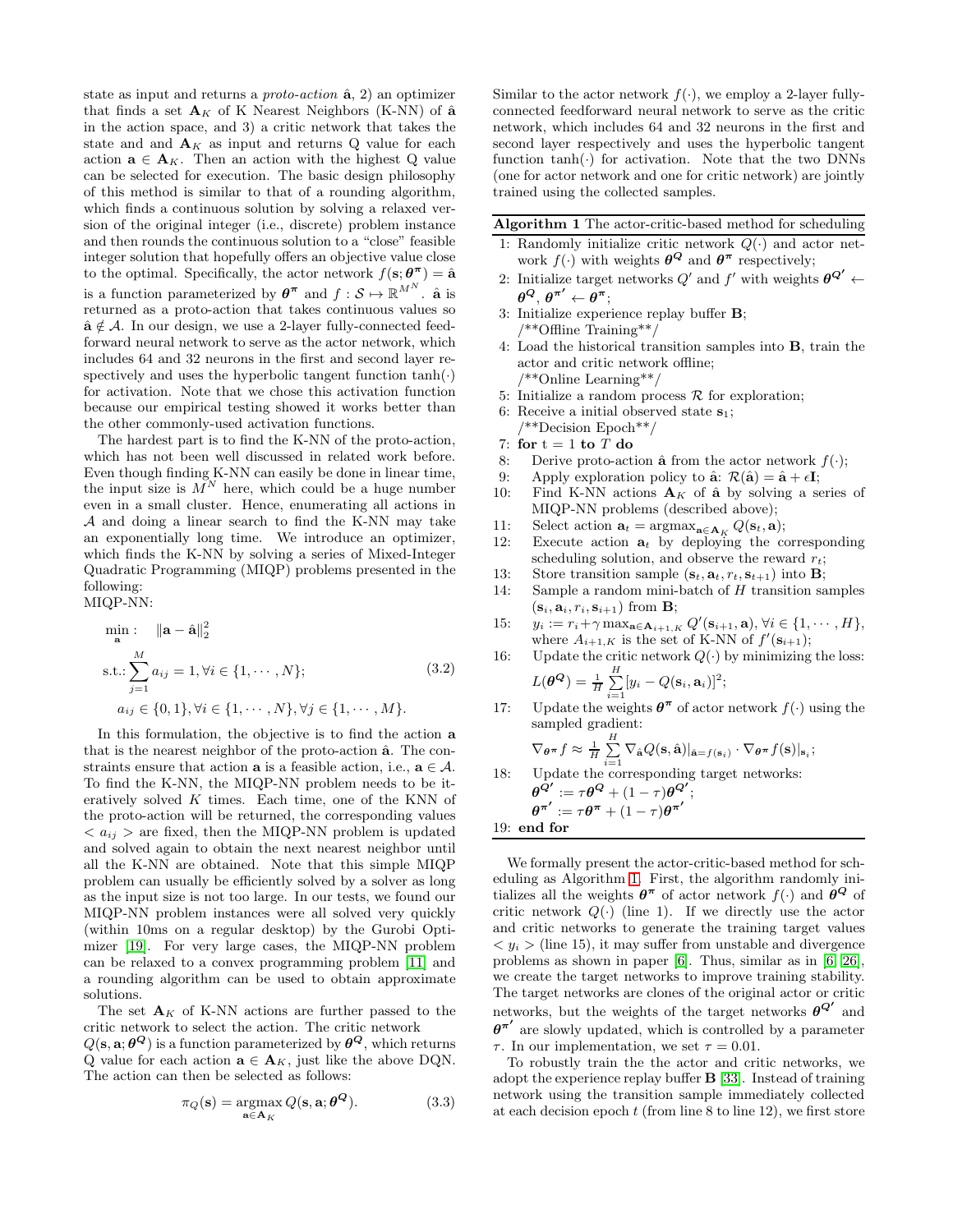the sample into a replay buffer B, then randomly select a mini-batch of transition samples from B to train the actor and critic networks. Note that since the size of B is limited, the oldest sample will be discarded when B is full. The sizes of replay buffer and mini-batch were set to  $|\mathbf{B}| = 1000$  and  $H = 32$  respectively in our implementation.

The online exploration policy (line 9) is constructed as  $\mathcal{R}(\hat{\mathbf{a}}) = \hat{\mathbf{a}} + \epsilon \mathbf{I}$ , where  $\epsilon$  is an adjustable parameter just as the  $\epsilon$  in the  $\epsilon$ -greedy method [\[41\]](#page-12-9), which determines the probability to add a random noise to the proto-action rather than take the derived action from the actor network.  $\epsilon$  decreases with decision epoch  $t$ , which means with more training, more derived actions (rather than random ones) will be taken. In this way,  $\epsilon$  can tradeoff exploration and exploitation. The parameter I is a uniformly distributed random noise, each element of which was set to a random number in [0, 1] in our implementation.

The critic network  $Q(\cdot)$  is trained by the mini-batch samples from B as mentioned above. For every transition sample  $(\mathbf{s}_i, \mathbf{a}_i, r_i, \mathbf{s}_{i+1})$  in the mini-batch, first we obtain the proto-action  $\hat{\mathbf{a}}_{i+1}$  of the next state  $\mathbf{s}_{i+1}$  from the target actor network  $f'(\mathbf{s}_{i+1})$ ; second, we find K-NN actions  $\mathbf{A}_{i+1,K}$  of the proto-action  $\hat{\mathbf{a}}_{i+1}$  by solving a series of MIQP-NN problems presented above; then we obtain the highest Q-value from the target critic network,  $\max_{\mathbf{a}\in\mathbf{A}_{i+1,K}} Q'(\mathbf{s}_{i+1}, \mathbf{a})$ . To train critic network  $Q(\mathbf{s}_i, \mathbf{a}_i)$ , the target value  $y_i$  for input  $\mathbf{s}_i$ and  $a_i$  is given by the sum of the immediate reward  $r_i$  and the discounted max Q-value (line 15). The discount factor  $\gamma = 0.99$  in our implementation. A common loss function  $L(\cdot)$  is used to train the critic network (line 16). The actor network  $f(\cdot)$  is trained by the deterministic policy gradient method [\[44\]](#page-12-10) (line 17). The gradient is calculated by the chain rule to obtain the expected return from the transition samples in the mini-batch with respect to the weights  $\boldsymbol{\theta}^{\pi}$  of the actor network.

The actor and critic networks can be pre-trained by the historical transition samples, so usually the offline training (line 4) is performed first, which is almost the same as online learning (lines 13–18). In our implementation, we first collected 10, 000 transition samples with random actions for each experimental setup and then pre-trained the actor and critic networks offline. In this way, we can explore more possible states and actions and significantly speed up online learning.

#### <span id="page-6-0"></span>4. PERFORMANCE EVALUATION

In this section, we describe experimental setup, followed by experimental results and analysis.

#### 4.1 Experimental Setup

We implemented the proposed DRL-based control framework over Apache Storm [\[48\]](#page-12-0) (obtained from Storm's repository on Apache Software Foundation) and installed the system on top of Ubuntu Linux 12.04. We also used Google's TensorFlow [\[50\]](#page-13-5) to implement and train the DNNs. For performance evaluation, we conducted experiments on a cluster in our data center. The Storm cluster consists of 11 IBM blade servers (1 for Nimbus and 10 for worker machines) connected by a 1Gbps network, each with an Intel Xeon Quad-Core 2.0GHz CPU and 4GB memory. Each worker machine was configured to have 10 slots.

We implemented three popular and representative SDP applications (called topologies in Storm) to test the proposed framework: continuous queries, log stream processing and word count (stream version), which are described in the following. These applications were also used for performance evaluation in [\[25\]](#page-12-5) that presented the state-of-the-art modelbased approach; thus using them ensures fair comparisons.

Continuous Queries Topology (Figure [3\)](#page-6-1): This topology represents a popular application on Storm. It is a select query that works by initializing access to a database table created in memory and looping over each row to check if there is a hit [\[8\]](#page-11-3). It consists of a spout and two bolts. Randomly generated queries are emitted continuously by the spout and sent to a Query bolt. The database tables are placed in the memory of worker machines. After taking queries from the spout, the Query bolt iterates over the database table to check if there is any matching record. The Query bolt emits the matching record to the last bolt named the File bolt, which writes matching records into a file. In our experiments, a database table with vehicle plates and their owners' information including their names and SSNs was randomly generated. We also randomly generated queries to search the database table for owners of speeding vehicles, while vehicle speeds were randomly generated and attached to every entry.

To perform a comprehensive evaluation, we came up with 3 different setups for this topology: small-scale, mediumscale and large-scale. In the small-scale experiment, a total of 20 executors were created, including 2 spout executors, 9 Query bolt executors and 9 File bolt executors. In the medium-scale experiment, we had 50 executors in total, including 5 spout executors, 25 Query bolt executors and 20 File bolt executors. For the large-scale experiment, we had a total of 100 executors, including 10 spout executors, 45 Query bolt executors and 45 File bolt executors.



<span id="page-6-1"></span>Figure 3: Continuous Queries Topology

Log Stream Processing Topology (Figure [4\)](#page-7-0): Being one of the most popular applications for Storm, this topology uses an open-source log agent called LogStash [\[29\]](#page-12-14) to read data from log files. Log lines are submitted by LogStash as separate JSON values into a Redis [\[39\]](#page-12-15) queue, which emits the output to the spout. We used Microsoft IIS log files collected from computers at our university as the input data. The LogRules bolt performs rule-based analysis on the log stream, delivering values containing a specific type of log entry instance. The results are simultaneously delivered to two separate bolts: one is the Indexer bolt performing index actions and another is the Counter bolt performing counting actions on the log entries. For the testing purpose, we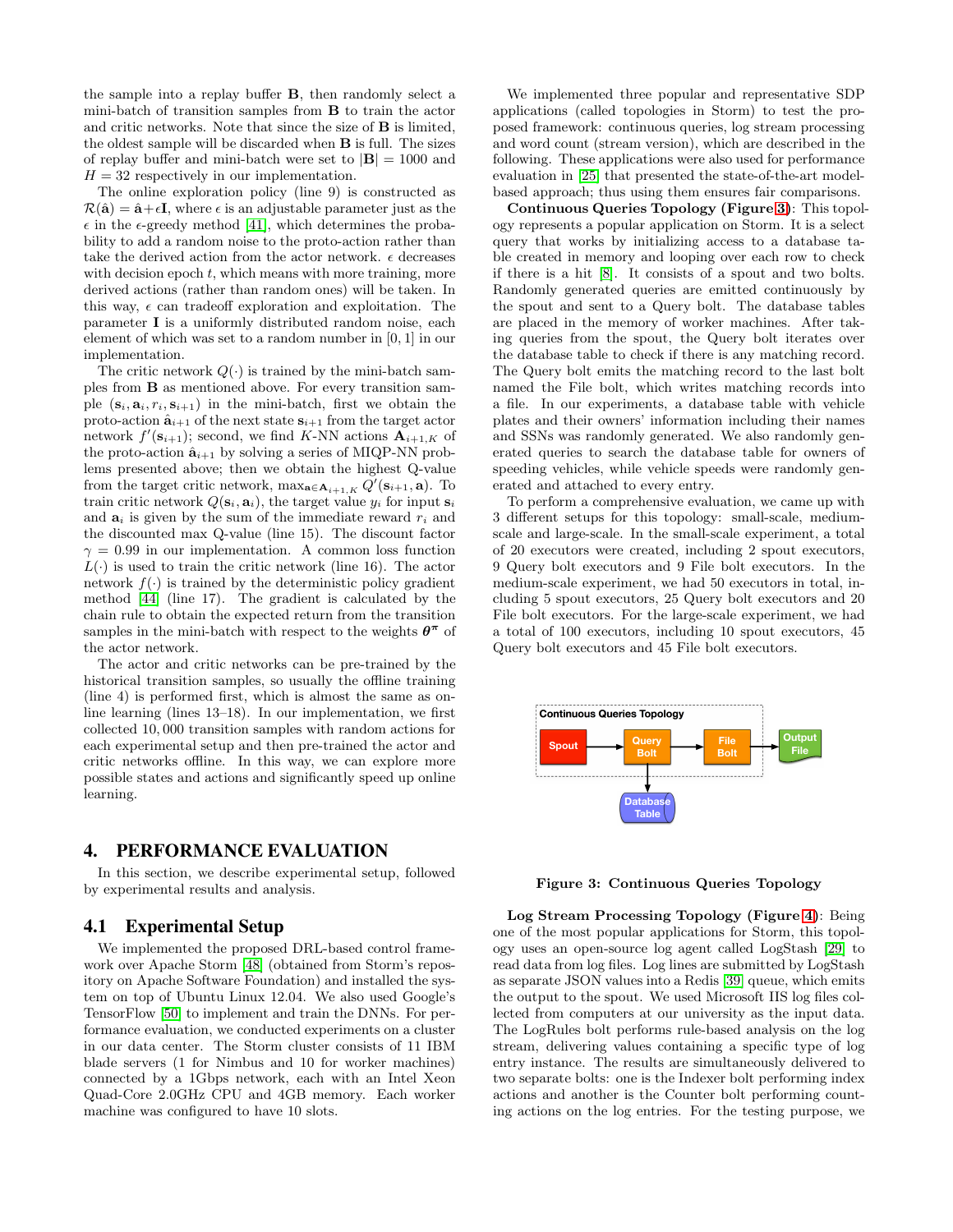slightly revised the original topology to include two more bolts, two Database bolts, after the Indexer and Counter bolts respectively. They store the results into separate collections in a Mongo database for verification purpose.

In our experiment, the topology was configured to have a total of 100 executors, including 10 spout executors, 20 LogRules bolt executors, 20 Indexer bolt executors, 20 Counter bolt executors and 15 executors for each Database bolt.



<span id="page-7-0"></span>Figure 4: Log Stream Processing Topology

Word Count Topology (stream version) (Figure [5\)](#page-7-1): The original version of the topology is widely known as a classical MapReduce application that counts every word's number of appearances in one or multiple files. The stream version used in our experiments runs a similar routine but with a stream data source. This topology consists of one spout and three bolts with a chain-like structure. LogStash [\[29\]](#page-12-14) was used to read data from input source files. LogStash submits input file lines as separate JSON values into a Redis [\[39\]](#page-12-15) queue, which are consumed and emitted into the topology. The text file of Alice's Adventures in Wonderland [\[1\]](#page-11-4) was used as the input file. When the input file is pushed into the Redis queue, the spout produces a data stream which is first directed to the SplitSentence bolt, which splits each input line into individual words and further sends them to the WordCount bolt. This bolt then counts the number of appearances using fields grouping. The Database bolt finally stores the results into a Mongo database.

In the experiment, the topology was configured to have a total of 100 executors, including 10 spout executors, 30 SplitSentence bolt executors, 30 WordCount executors and 30 Database bolt executors.



<span id="page-7-1"></span>Figure 5: Word Count Topology (stream version)

#### 4.2 Experimental Results and Analysis

In this section, we present and analyze experimental results. To well justify effectiveness of our design, we compared the proposed DRL-based control framework with the actor-critic-based method (labeled as "Actor-critic-based DRL") with the default scheduler of Storm (labeled as "Default") and the state-of-the-art model-based method proposed in a very recent paper [\[25\]](#page-12-5) (labeled as "Model-based")

in terms of average (end-to-end) tuple processing time. Moreover, we included the straightforward DQN-based DRL method (described in Section [3.2\)](#page-3-0) in the comparisons (labeled as "DQN-based DRL").

For the proposed actor-critic-based DRL method and the DQN-based DRL method, both the offline training and online learning were performed to train the DNNs to reach certain scheduling solutions, which were then deployed to the Storm cluster described above. The figures presented in the following show the average tuple processing time corresponding to the scheduling solutions given by all these methods in the period of 20 minutes. In addition, we show the performance of the two DRL methods over the online learning procedure in terms of the reward. For illustration and comparison purposes, we normalize and smooth the reward values using a commonly-used method  $\frac{r-r_{\text{min}}}{r_{\text{max}}-r_{\text{min}}}$  (where r is the actual reward,  $r_{\min}$  and  $r_{\max}$  are the minimum and maximum rewards during online learning respectively) and the well-known forward-backward filtering algorithm [\[20\]](#page-12-16) respectively. Note that in Figures [6,](#page-8-0) [8](#page-9-0) and [10,](#page-9-1) time 0 is the time when a scheduling solution given by a well-trained DRL agent is deployed in the Storm. It usually takes a little while (10-20 minutes) for the system to gradually stabilize after a new scheduling solution is deployed. This process is quite smooth, which has also been shown in [\[25\]](#page-12-5). So these figures do not show the performance of the DRL methods during training processes but the performance of the scheduling solutions given by well-trained DRL agents. The rewards given by the DRL agents during their online learning processes are shown in Figures [7,](#page-8-1) [9](#page-9-2) and [11.](#page-9-3) This process usually involves large fluctuations, which have also been shown in other DRL-related works such as [\[23,](#page-12-17) [26\]](#page-12-11).

Continuous Queries Topology (Figure [3\)](#page-6-1): We present the corresponding experimental results in Figures [6](#page-8-0) and [7.](#page-8-1) As mentioned above, we performed experiments on this topology using three setups: small-scale, medium-scale and largescale, whose corresponding settings are described in the last subsection.

From Figure [6,](#page-8-0) we can see that for all 3 setups and all the four methods, after a scheduling solution is deployed, the average tuple processing time decreases and stabilizes at a lower value (compared to the initial one) after a short period of  $8 - 10$  minutes. Specifically, in Figure [6\(a\)](#page-8-2) (small-scale), if the default scheduler is used, it starts at 3.71ms and stabilizes at 1.96ms; if the model-based method is employed, it starts at 3.22ms and stabilizes at 1.46ms; if the DQN-based DRL method is used, it starts at 3.20ms and stabilizes at 1.54ms; and if the actor-critic-based DRL method is applied, it starts at 2.94ms and stabilizes at 1.33ms. In this case, the actor-critic-based DRL method reduces the average tuple processing time by 31.4% compared to the default scheduler and by 9.5% compared to the model-based method. The DQN-based DRL method performs slightly worse than the model-based method.

From Figure [6\(b\)](#page-8-3) (medium-scale), we can see that the average tuple processing times given by all the methods slightly go up. Specifically, if the default scheduler is used, it stabilizes at 2.08ms; if the model-based method is employed, it stabilizes at 1.61ms; if the DQN-based DRL method is used, it stabilizes at 1.59ms; and if the actor-critic-based DRL method is applied, it stabilizes at 1.43ms. Hence, in this case, the actor-critic-based DRL method achieves a performance improvement of 31.2% over the default scheduler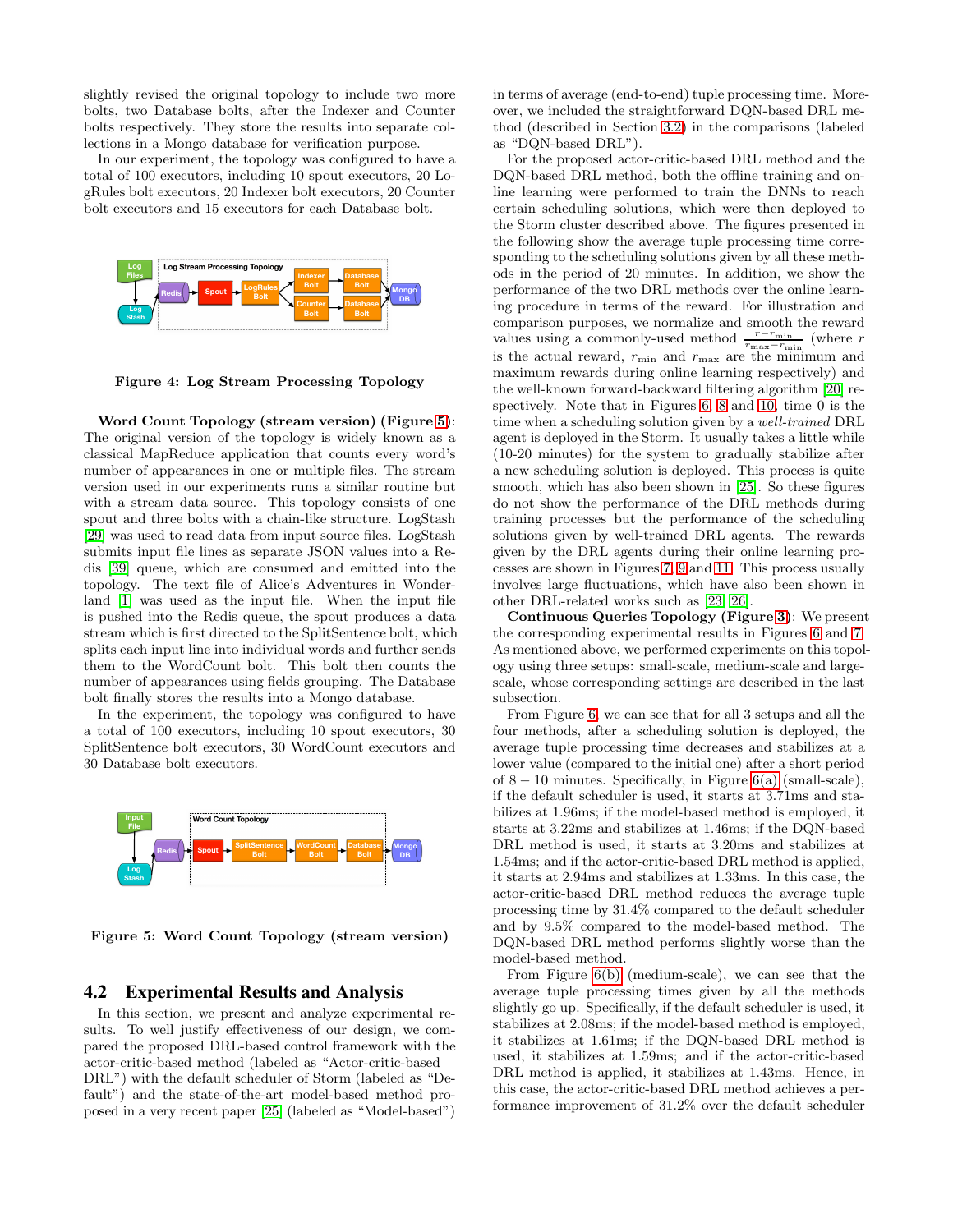

<span id="page-8-3"></span><span id="page-8-0"></span>Figure 6: Average tuple processing time over the continuous queries topology

<span id="page-8-2"></span>

<span id="page-8-1"></span>Figure 7: Normalized reward over the continuous queries topology (large-scale)

and 11.2% over the model-based method. The performance of DQN-based DRL method is still comparable to the modelbased method.

From Figure [6\(c\)](#page-8-4) (large-scale), we can observe that the average tuple processing times given by all the methods increase further but still stabilize at reasonable values, which essentially shows that the Storm cluster undertakes heavier workload but has not been overloaded in this large-scale case. Specially, if the default scheduler is used, it stabilizes at 2.64ms; if the model-based method is employed, it stabilizes at 2.12ms; if the DQN-based DRL method is used, it stabilizes at 2.45ms; and if the actor-critic-based DRL method is applied, it stabilizes at 1.72ms. In this case, the actor-critic-based DRL method achieves a more significant performance improvement of 34.8% over the default scheduler and 18.9% over the model-based method. In addition, the performance of the DQN-based DRL method is noticeably worse than that of the model-based method.

In summary, we can make the following observations: 1) The proposed actor-critic-based DRL method consistently outperforms all the other three methods, which well justifies the effectiveness of the proposed model-free approach <span id="page-8-4"></span>for control problems in DSDPSs. 2) The performance improvement (over the default scheduler and the model-based method) offered by the proposed actor-critic-based DRL method become more and more significant with the increase of input size, which shows that the proposed model-free method works even better when the distributed computing environment becomes more and more sophisticated. 3) Direct application of DQN-based DRL method does not work well, especially in the large case. This method lacks a carefully-designed mechanism (such as the proposed MIQPbased mechanism presented in Section [3.2.1\)](#page-4-1) that can fully discover the action space and make a wise action selection. Hence, in large cases with huge action spaces, random selection of action may lead to a suboptimal or even poor decision.

We further exploit how the two DRL methods behave during online learning by showing how the normalized reward varies over time within  $T = 2000$  decision epochs in Figure [7.](#page-8-1) We performed this experiment using the large-scale setup described above. From this figure, we can observe that both methods start from similar initial reward values. The DQN-based DRL method keeps fluctuating during the entire procedure and ends at an average award value of 0.44 (the average over the last 200 epochs); while the actor-criticbased DRL method experiences some fluctuations initially, then gradually climbs to a higher value. More importantly, the actor-critic-based DRL method consistently offers higher rewards compared to the DQN-based method during online learning. These results further confirm superiority of the proposed method during online learning. Moreover, we find that even in this large-scale case, the proposed actorcritic-based DRL method can quickly reach a good scheduling solution (whose performance have been discussed above) without going though a really long online learning procedure (e.g., several million epochs) shown in other applications [\[33\]](#page-12-7). This justifies the practicability of the proposed DRL method for online control in DSPDSs.

Log Stream Processing Topology (Figure [4\)](#page-7-0): We performed a large-scale experiment over the log stream processing topology, whose settings have been discussed in the last subsection too. We show the corresponding results in Figures [8](#page-9-0) and [9.](#page-9-2) This topology is more complicated than the previous continuous queries topology, which leads to a longer average tuple processing time no matter which method is used.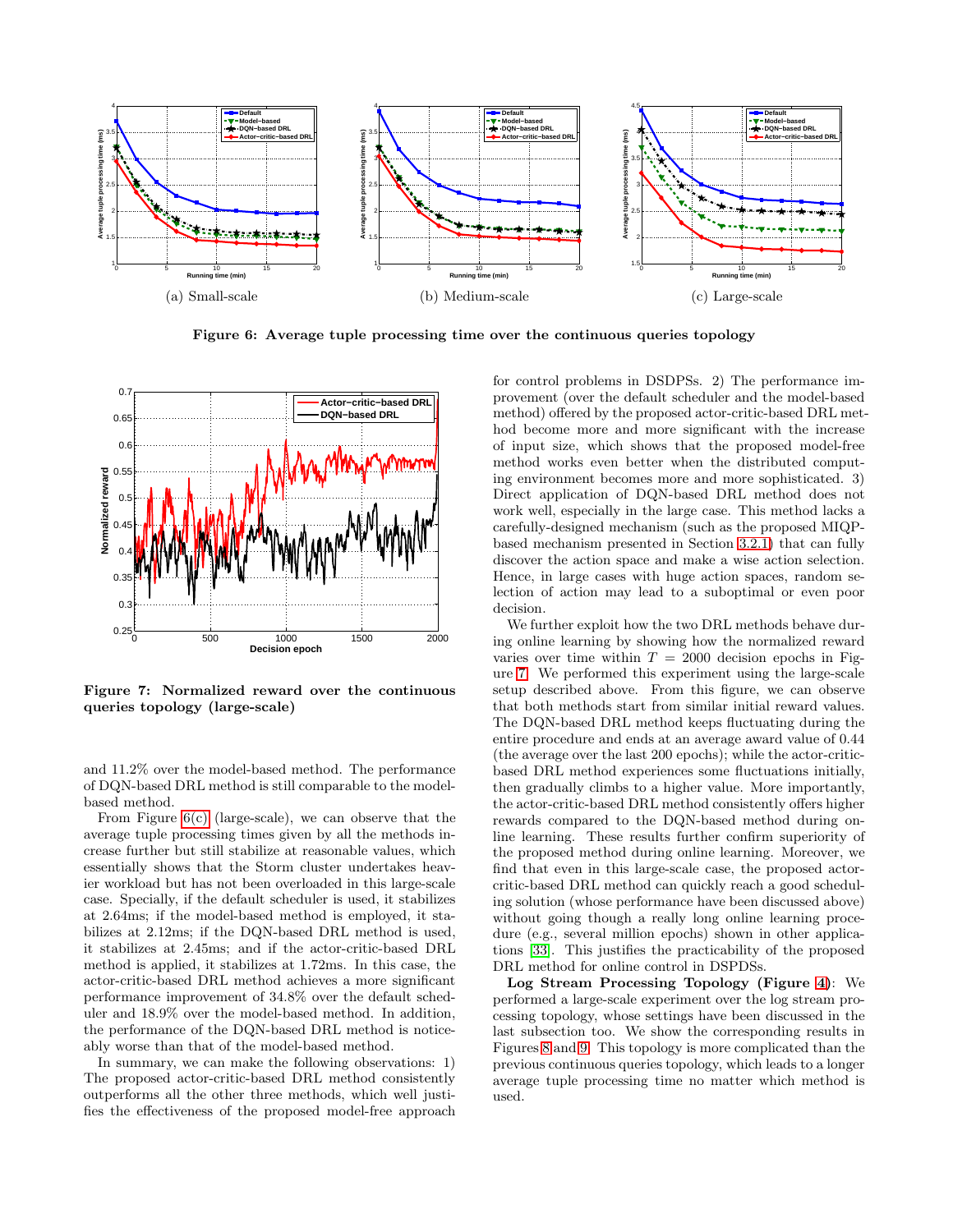

Figure 8: Average tuple processing time over the log processing topology (large-scale)

<span id="page-9-0"></span>

Figure 9: Normalized reward over the log processing topology (large-scale)

<span id="page-9-2"></span>

<span id="page-9-1"></span>Figure 10: Average tuple processing time over the word count topology (large-scale)



<span id="page-9-3"></span>Figure 11: Normalized reward over the word count topology (large-scale)

In Figure [8,](#page-9-0) if the default scheduler is used, it stabilizes at 9.61ms; if the model-based method is employed, it stabilizes at 7.91ms; if the DQN-based DRL method is used, it stabilizes at 8.19ms; and if the actor-critic-based DRL method is applied, it stabilizes at 7.20ms. As expected, the proposed actor-critic-based DRL method consistently outperforms the other three methods. Specifically, it reduces the average tuple processing time by 25.1% compared to the default scheduler and 9.0% compared to the model-based method. Furthermore, the DQN-based DRL method performs worse than the model-based method, which is consistent with the results related to the continuous queries topology. Similarly, we show how the normalized reward varies over time within  $T = 1500$  decision epochs in Figure [9.](#page-9-2) From this figure, we can make a similar observation that the actor-critic-based DRL method consistently leads to higher rewards compared to the DQN-based method during online learning. Obviously, after a short period of online learning, the proposed actor-critic-based DRL method can reach a good scheduling solution (discussed above) in this topology too.

Word Count Topology (stream version) (Figure [5\)](#page-7-1): We performed a large-scale experiment over the word count (stream version) topology and show the corresponding results in Figures [10](#page-9-1) and [11.](#page-9-3) Since the complexity of this topology is similar to that of the continuous queries topology, all the four methods give similar average time processing times.

In Figure [10,](#page-9-1) if the default scheduler is used, it stabilizes at 3.10ms; if the model-based method is employed, it stabilizes at 2.16 ms; if the DQN-based DRL method is used, it stabilizes at 2.29ms; and if the actor-critic-based DRL method is applied, it stabilizes at 1.70ms. The actor-critic-based DRL method results in a performance improvement of 45.2% over the default scheduler and 21.3% improvement over the model-based method. The performance of the DQN-based DRL method is still noticeably worse than the model-based method. We also show the performance of the two DRL methods during online learning in Figure [11,](#page-9-3) from which we can make observations similar to those related to the first two topologies.

In addition, we compared the proposed model-free method with the model-based method under significant workload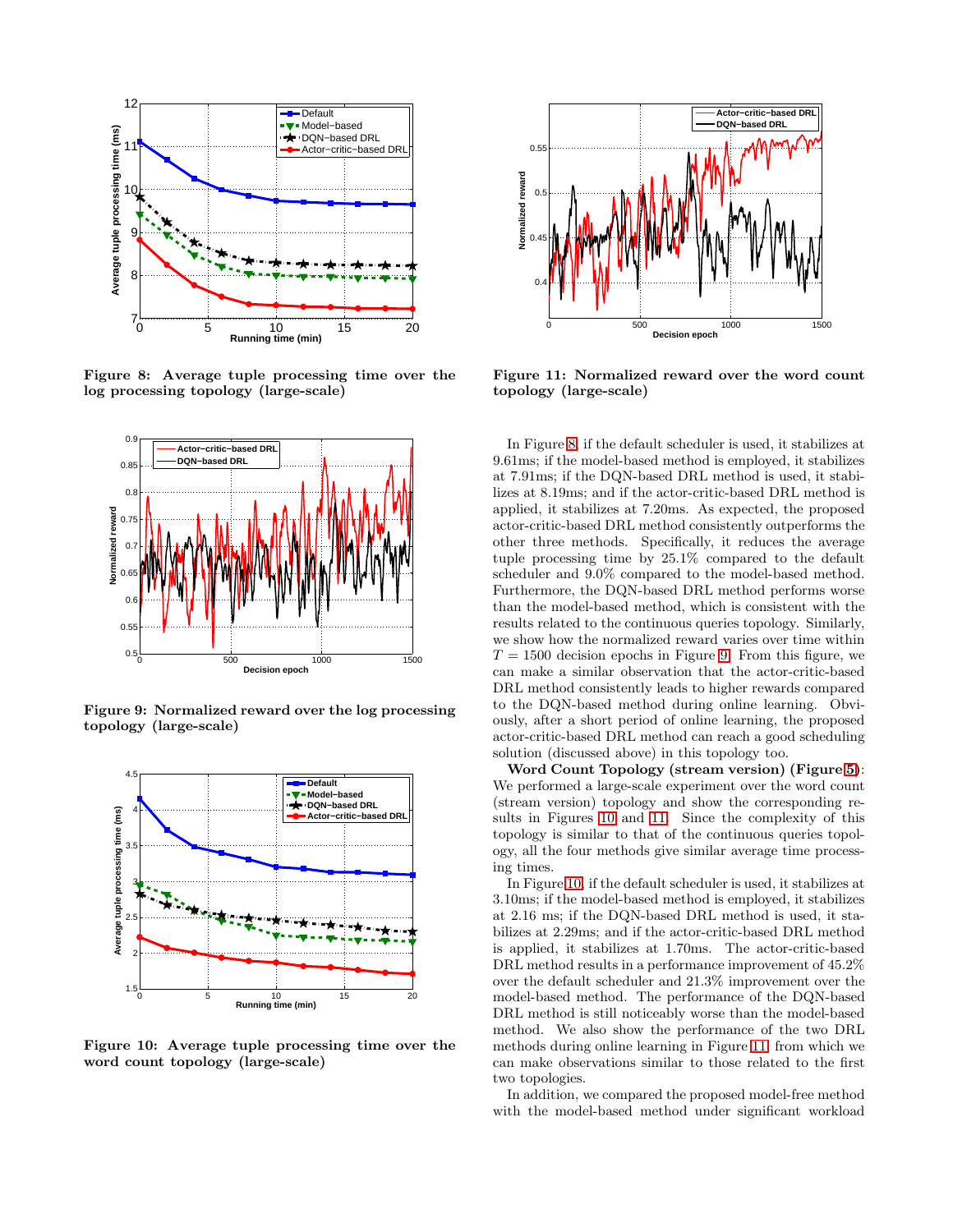

<span id="page-10-1"></span>Figure 12: Average tuple processing time over 3 different topologies (large-scale) under significant workload changes

changes on 3 different topologies (large-scale). For the continuous queries topology (large-scale), we can see from Figure [12\(a\)](#page-10-1) that when the workload is increased by 50% at 20 minute, the average tuple processing time of the actor-criticbased DRL method rises sharply to a relatively high value then gradually stabilizes at 1.76ms, while the model-based method rises sharply too and then stabilizes at 2.17ms. The spikes are caused by the adjustment of the scheduling solution. However, we can observe that once the system stabilizes, the proposed method leads to a very minor increase on average tuple processing time. Hence, it is sensitive to the workload change and can quickly adjust its scheduling solution accordingly to avoid performance degradation. This result well justifies the robustness of the proposed method in a highly dynamic environment with significant workload changes. Moreover, during the whole period, we can see that the proposed method still consistently outperforms the model-based method. We can make similar observations for the other two topologies from Figures  $12(b)-12(c)$ .

## <span id="page-10-0"></span>5. RELATED WORK

In this section, we provide a comprehensive review for related systems and research efforts.

Distributed Stream Data Processing Systems (DS-DPS): Recently, a few general-purpose distributed systems have been developed particularly for SDP in a large cluster or in the cloud. Storm [\[48\]](#page-12-0) is an open-source, distributed and fault-tolerant system that was designed particularly for processing unbounded streams of data in real or near-real time. Storm provides a directed graph based model for programming as well as a mechanism to guarantee message processing. S4 [\[42\]](#page-12-18) is another general-purpose DSDPS that has a similar programming model and runtime system. MillWheel [\[3\]](#page-11-0) is a platform designed for building lowlatency SDP applications, which has been used at Google. A user specifies a directed computation graph and application code for individual nodes, and the system manages persistent states and continuous flows of data, all within the envelope of the framework's fault-tolerance guarantees. TimeStream [\[38\]](#page-12-19) is a distributed system developed by Microsoft specifically for low-latency continuous processing of stream data in the cloud. It employs a powerful new abstraction called resilient substitution that caters to specific needs in this new computation model to handle failure recovery

<span id="page-10-3"></span><span id="page-10-2"></span>and dynamic reconfiguration in response to load changes. Spark Streaming [\[47\]](#page-12-20) is a DSDPS that uses the core Spark API and its fast scheduling capability to perform streaming analytics. It ingests data in mini-batches and performs RDD transformations on those mini-batches of data. Other DS-DPSs include C-MR [\[7\]](#page-11-5), Apache Flink [\[16\]](#page-12-21), Google's Flume-Java [\[12\]](#page-12-22), M<sup>3</sup> [\[2\]](#page-11-6), WalmartLab's Muppet [\[24\]](#page-12-23), IBM's System S [\[32\]](#page-12-24) and Apache Samza [\[43\]](#page-12-25).

Modeling and scheduling have also been studied in the context of DSDPS and distributed stream database system. In an early work [\[34\]](#page-12-4), Nicola and Jarke provided a survey of performance models for distributed and replicated database systems, especially queueing theory based models. In [\[30\]](#page-12-26), scheduling strategies were proposed for a data stream management system, aiming at minimizing the tuple latency and total memory requirement. In [\[51\]](#page-13-6), Wei et al. proposed a prediction-based Quality-of-Service (QoS) management scheme for periodic queries over dynamic data streams, featuring query workload estimators that predict the query workload using execution time profiling and input data sampling. The authors of [\[40\]](#page-12-27) described a decentralized framework for pro-actively predicting and alleviating hot-spots in SDP applications in real-time. In [\[5\]](#page-11-7), Aniello *et* al. presented both offline and online schedulers for Storm. The offline scheduler analyzes the topology structure and makes scheduling decisions; the online scheduler continuously monitors system performance and reschedules executors at runtime to improve overall performance. Xu et al. presented T-Storm in [\[52\]](#page-13-0), which is a traffic-aware scheduling framework that minimizes inter-node and inter-process traffic in Storm while ensuring no worker nodes were overloaded, and enables fine-grained control over worker node consolidation. In [\[9\]](#page-11-8), Bedini et al. presented a set of models that characterize a practical DSDPS using the Actor Model theory. They also presented an experimental validation of the proposed models using Storm. In [\[10\]](#page-12-28), a general and simple technique was presented to design and implement priority-based resource scheduling in flow-graph-based DS-DPSs by allowing application developers to augment flow graphs with priority metadata and by introducing an extensive set of priority schemas. In [\[31\]](#page-12-29), a novel technique was proposed for resource usage estimation of SDP workloads in the cloud, which uses mixture density networks, a combined structure of neural networks and mixture models,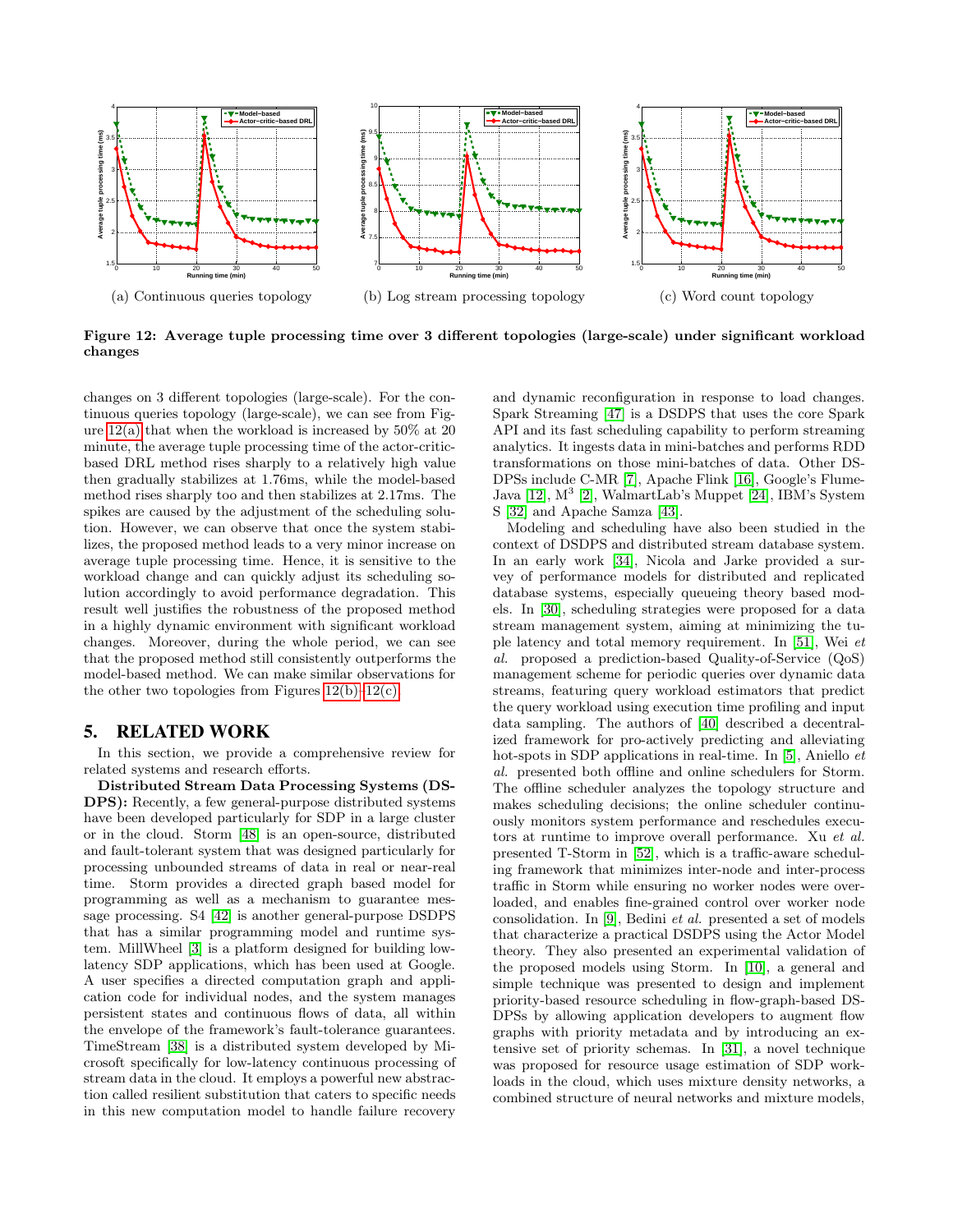to estimate the whole spectrum of resource usage as probability density functions. In a very recent work [\[25\]](#page-12-5), Li et al. presented a topology-aware method to accurately predict the average tuple processing time for a given scheduling solution, according to the topology of the application graph and runtime statistics. For scheduling, they presented an effective algorithm to assign threads to machines under the guidance of the proposed prediction model.

Unlike them, we aim to develop a model-free control framework for scheduling in DSDPSs to directly minimize the average tuple processing time by leveraging the state-of-the-art DRL techniques, which has not been done before.

Deep Reinforcement Learning (DRL): DRL has recently attracted extensive attention from both industry and academia. In a pioneering work [\[33\]](#page-12-7), Mnih et al. proposed Deep Q Network (DQN), which can learn successful policies directly from high dimensional sensory inputs. This work bridges the gap between high-dimensional sensory inputs and actions, resulting in the first artificial agent that is capable of learning to excel at a diverse array of challenging gaming tasks. The authors of [\[23\]](#page-12-17) proposed double Q-learning as a specific adaptation to the DQN, which is introduced in a tabular setting and can be generalized to work with a large-scale function approximation. The paper [\[17\]](#page-12-30) considered a problem of multiple agents sensing and acting with the goal of maximizing their shared utility, based on DQN. The authors designed agents that can learn communication protocols to share information needed for accomplishing tasks. In order to further extend DRL to address continuous actions and large discrete action spaces, Duan et al. [\[15\]](#page-12-31) presented a benchmark suite of control tasks to quantify progress in the domain of continuous control; and Lillicrap *et al.* [\[26\]](#page-12-11) proposed an actor-critic, model-free algorithm based on the policy gradient that can operate over continuous action spaces. Gu et al. [\[18\]](#page-12-32) presented normalized advantage functions to reduce the sample complexity of DRL for continuous tasks. Arnold *et al.* [\[6\]](#page-11-2) extended the methods proposed for continuous actions to make decisions within a large discrete action space. In [\[36\]](#page-12-33), the authors employed a DRL framework to jointly learn state representations and action policies using game rewards as feedback for text-based games, where the action space contains all possible text descriptions.

It remains unknown if and how the emerging DRL can be applied to solving complicated control and resource allocation problems in DSDPSs.

In addition, RL/DRL has been applied to control of big data and cloud systems. In [\[35\]](#page-12-34), the authors proposed a novel MapReduce scheduler in heterogeneous environments based on RL, which observes the system state of task execution and suggests speculative re-execution of the slower tasks on other available nodes in the cluster. An RL approach was proposed in [\[37\]](#page-12-35) to enable automated tuning configuration of MapReduce parameters. Liu et al. [\[27\]](#page-12-36) proposed a novel hierarchical framework for solving the overall resource resource allocation and power management problem in cloud computing systems with DRL. The control problems in MapReduce and cloud systems are quite different from the problem studied here. Hence, the methods proposed in these related works cannot be directly applied here.

## <span id="page-11-1"></span>6. CONCLUSIONS

In this paper, we investigated a novel model-free approach that can learn to well control a DSDPS from its experience rather than accurate and mathematically solvable system models, just as a human learns a skill. We presented design, implementation and evaluation of a novel and highly effective DRL-based control framework for DSDPSs, which minimizes the average end-to-end tuple processing time. The proposed framework enables model-free control by jointly learning the system environment with very limited runtime statistics data and making decisions under the guidance of two DNNs, an actor network and a critic network. We implemented it based on Apache Storm, and tested it with three representative applications: continuous queries, log stream processing and word count (stream version). Extensive experimental results well justified the effectiveness of our design, which showed: 1) The proposed framework achieves a performance improvement of 33.5% over Storm's default scheduler and 14.0% over the state-of-the-art model-based method on average. 2) The proposed DRL-based framework can quickly reach a good scheduling solution during online learning.

# 7. ACKNOWLEDGEMENT

This research was supported in part by AFOSR grants FA9550-16-1-0077 and FA9550-16-1-0340. The information reported here does not reflect the position or the policy of the federal government.

## <span id="page-11-4"></span>8. REFERENCES

- [1] Alice's Adventures in Wonderland, http://www.gutenberg.org/files/11/11-pdf.pdf
- <span id="page-11-6"></span>[2] A.M. Aly, A. Sallam, B.M. Gnanasekaran, L. Nguyen-Dinh, W.G. Aref, M. Ouzzani, and A. Ghafoor, M3: Stream Processing on Main-Memory MapReduce, Proceedings of IEEE ICDE'2012, pp.1253–1256, 2012.
- <span id="page-11-0"></span>[3] T. Akidau, A. Balikov, K. Bejiroglu, S. Chernyak, J. Haberman, R. Lax, S. McVeety, D. Mills, P. Nordstrom and S. Whittle, MillWheel: fault-tolerant stream processing at internet scale. PVLDB, 6(11): 1033–1044, 2013.
- [4] Q. Anderson, Storm real-time processing cookbook, PACKT Publishing, 2013.
- <span id="page-11-7"></span>[5] L. Aniello, R. Baldoni and L. Querzoni, Adaptive online scheduling in Storm, Proceedings of ACM DEBS'2013.
- <span id="page-11-2"></span>[6] G. D. Arnold, R. Evans, H. v. Hasselt, P. Sunehag, T. Lillicrap, J. Hunt, T. Mann, T. Weber, T. Degris and B. Coppin, Deep reinforcement learning in large discrete action spaces, arXiv: 1512.07679, 2016.
- <span id="page-11-5"></span>[7] N. Backman, K. Pattabiraman, R. Fonseca and U. Cetintemel, C-MR: continuously executing MapReduce workflows on multi-core processors, Proceedings of MapReduce'12.
- <span id="page-11-3"></span>[8] P. Bakkum and K. Skadron, Accelerating SQL database operations on a GPU with CUDA, Proceedings of the 3rd Workshop on General-Purpose Computation on GPU (GPGPU'10), pp. 94–103.
- <span id="page-11-8"></span>[9] Ivan Bedini, Sherif Sakr, Bart Theeten, Alessandra Sala, Peter Cogan, Modeling performance of a parallel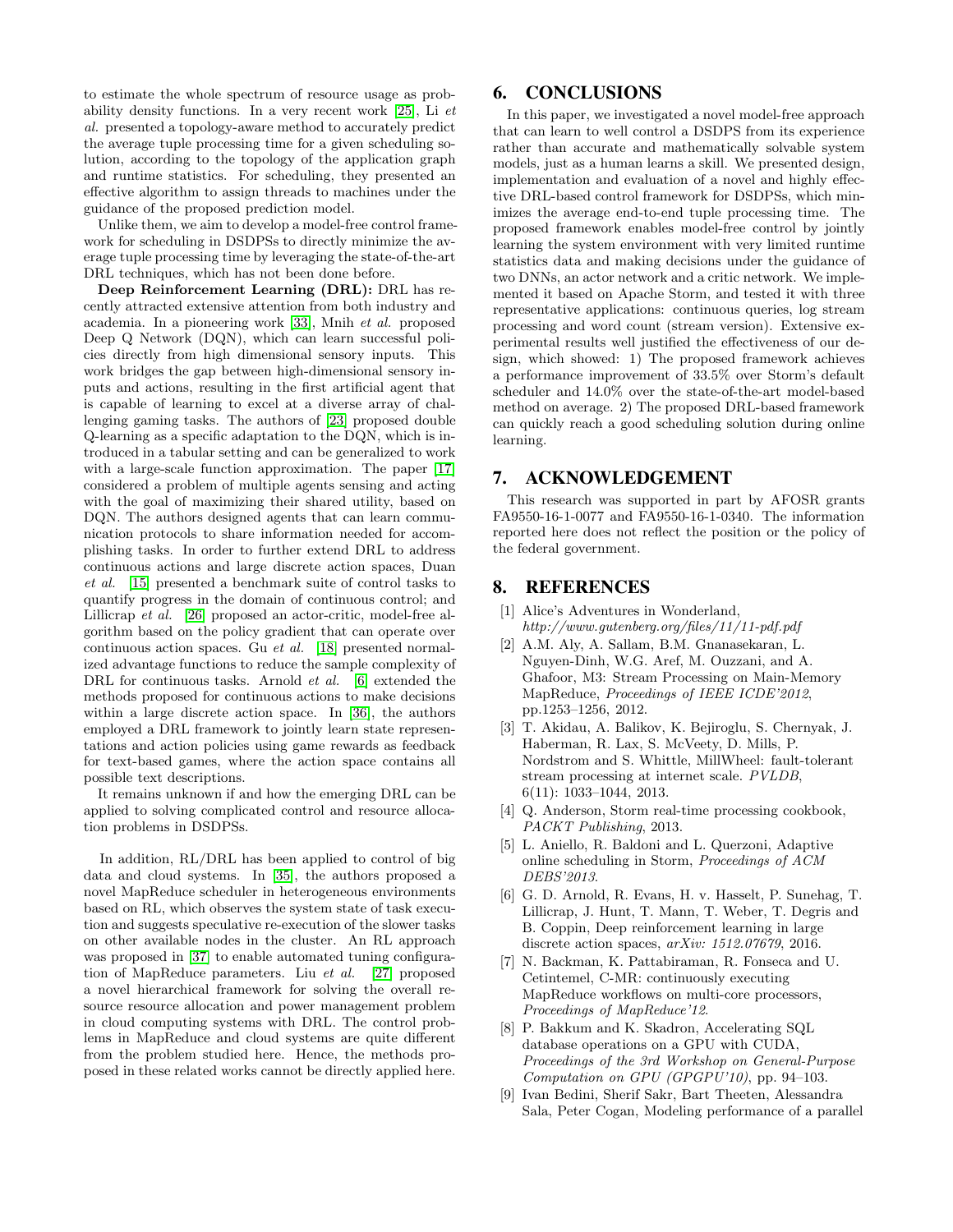streaming engine: bridging theory and costs, Proceedings of IEEE ICPE'2013, pp. 173–184.

- <span id="page-12-28"></span>[10] P. Bellavista, A. Corradi, A. Reale and N. Ticca, Priority-based resource scheduling in distributed stream processing systems for big data applications, Proceedings of IEEE/ACM International Conference on Utility and Cloud Computing, 2014, pp. 363–370.
- <span id="page-12-13"></span>[11] S. Boyd and L. Vandenberghe, Convex Optimization Cambridge University Press, 2004.
- <span id="page-12-22"></span>[12] C. Chambers, A. Raniwala, F. Perry, S. Adams, R. Henry, R. Bradshaw and N. Weizenbaum, FlumeJava: easy, efficient data-parallel pipelines, Proceedings of ACM PLDI'2010, pp. 363–375.
- <span id="page-12-3"></span>[13] F. Chen, M. Kodialam and T. V. Lakshman, Joint scheduling of processing and shuffle phases in MapReduce systems, Proceedings of IEEE Infocom'2012, pp. 1143–1151.
- <span id="page-12-6"></span>[14] H. Drucker, C. Burges, L. Kaufman, A. Smola and V. Vapnik, Support vector regression machines, Proceedings of NIPS'1996, pp. 155–161.
- <span id="page-12-31"></span>[15] Y. Duan, X. Chen, R. Houthooft, J. Schulman and P. Abbeel, Benchmarking deep reinforcement learning for continuous control, Proceedings of ICML'2016.
- <span id="page-12-30"></span><span id="page-12-21"></span>[16] Apache Flink, https://flink.apache.org/
- [17] J. N. Foerster, Y. M. Assael, N. d. Freitas and S. Whiteson, Learning to communicate with deep multi-agent reinforcement learning, Proceedings of NIPS'2016.
- <span id="page-12-32"></span>[18] S. Gu, T. Lillicrap, I. Sutskever and S. Levine, Continuous deep Q-Learning with model-based acceleration, Proceedings of ICML'2016.
- <span id="page-12-16"></span><span id="page-12-12"></span>[19] Gurobi Optimizer, http://www.gurobi.com/
- [20] F. Gustafsson, Determining the initial states in forward-backward filtering, IEEE Transactions on Signal Processing, Vol. 44, No. 4, 1996, pp. 988–992.
- [21] J. Han, M. Kamber and J. Pei, Data Mining: Concepts and Techniques (3rd Edition), Morgan Kaufmann, 2011.
- <span id="page-12-17"></span><span id="page-12-1"></span>[22] Apache Hadoop, http://hadoop.apache.org/
- [23] H. v. Hasselt, A. Guez, and D. Silver, Deep reinforcement learning with double Q-learning, Proceedings of AAAI'2016.
- <span id="page-12-23"></span>[24] W. Lam, L. Liu, S. Prasad, A. Rajaraman, Z. Vacheri and A. Doan, Muppet: MapReduce-style processing of fast data, PVLDB, 5(12): 1814–1825, 2012.
- <span id="page-12-5"></span>[25] T. Li, J. Tang and J. Xu, Performance modeling and predicitive scheduling for distributed stream data processing, IEEE Transactions on Big Data, 2(4): 353–364, 2016.
- <span id="page-12-11"></span>[26] T. P. Lillicrap, J. J. Hunt, A. Pritzel, N. Heess, T. Erez, Y. Tassa, D. Silver and D. Wierstra, Continuous control with deep reinforcement learning, Proceedings of ICLR'2016.
- <span id="page-12-36"></span>[27] N. Liu, Z. Li, J. Xu, Z. Xu, S. Lin, Q. Qiu, J. Tang and Y. Wang, A hierarchical framework of cloud resource allocation and power management using deep reinforcement learning, Proceedings of ICDCS'2017.
- [28] S. Loesing, M. Hentschel, T. Kraska and D. Kossmann, Stormy: an elastic and highly available streaming service in the cloud, Proceedings of the 2012 ACM Joint EDBT/ICDT Workshops, pp. 55–60.
- <span id="page-12-14"></span>[29] Logstash - Open Source Log Management, http://logstash.net/
- <span id="page-12-26"></span>[30] Q. Jiang and S. Chakravarthy, Scheduling strategies for a data stream management system, Technical Report CSE-2003-30.
- <span id="page-12-29"></span>[31] A. Khoshkbarforoushha, R. Ranjan, R. Gaire, P. P. Jayaraman, J. Hosking and E. Abbasnejad, Resource usage estimation of data stream processing workloads in datacenter clouds, 2015, http://arxiv.org/abs/1501.07020. Proceedings of ACM STOC'1997, pp. 654–663.
- <span id="page-12-24"></span>[32] V. Kumar, H. Andrade, B. Gedik, and K.-L. Wu, Deduce: at the intersection of Mapreduce and stream processing, Proceedings of ACM EDBT'2010, pp. 657–662.
- <span id="page-12-7"></span>[33] V. Mnih, et al., Human-level control through deep reinforcement learning, Nature, 518(7540): 529–533, 2015.
- <span id="page-12-4"></span>[34] M. Nicola and M. Jarke, Performance modeling of distributed and replicated databases, IEEE Transactions on Knowledge Discovery and Data Engineering, 12(4): 645–672, 2000.
- <span id="page-12-34"></span>[35] N. Naik, A. Negi and V. Sastry, Performance improvement of MapReduce framework in heterogeneous context using reinforcement learning, Procedia Computer Science, 50: 169–175, 2015.
- <span id="page-12-33"></span>[36] K. Narasimhan, T. D Kulkarni and R. Barzilay, Language understanding for text-based games using deep reinforcement learning, Proceedings of Conference on Empirical Methods in Natural Language Processing, 2015.
- <span id="page-12-35"></span>[37] C. Peng, C. Zhang, C. Peng and J. Man, A reinforcement learning approach to map reduce auto-configuration under networked environment, International Journal of Security and Networks, 12(3): 135–140, 2017.
- <span id="page-12-19"></span>[38] Z. Qian, et al. , Timestream: reliable stream computation in the cloud, Proceedings of EuroSys'2013.
- <span id="page-12-27"></span><span id="page-12-15"></span>[39] Redis, http://redis.io
- [40] T. Repantis and V. Kalogeraki, Hot-spot prediction and alleviation in distributed stream processing applications, Proceedings of IEEE DSN'2008, pp. 346–355.
- <span id="page-12-9"></span>[41] M. Restelli, Reinforcement learning - exploration vs exploitation, 2015, http://home.deib.polimi.it/restelli/MyWebSite/pdf/ rl5.pdf
- <span id="page-12-25"></span><span id="page-12-18"></span>[42] Apache S4, http://incubator.apache.org/s4/
- <span id="page-12-10"></span>[43] Apache Samza, http://samza.apache.org/
- [44] D. Silver, G. Lever, N. Heess, T. Degris, D. Wierstra and M. Riedmiller, Deterministic policy gradient algorithms, Proceedings of ICML'2014.
- <span id="page-12-8"></span>[45] D. Silver, *et al.*, Mastering the game of Go with deep neural networks and tree search Nature, 529: 484–489, 2016.
- <span id="page-12-20"></span><span id="page-12-2"></span>[46] Apache Spark, http://spark.apache.org/
- [47] Spark Streaming Apache Spark, http://spark.apache.org/streaming/
- <span id="page-12-0"></span>[48] Apache Storm, http://storm.apache.org/